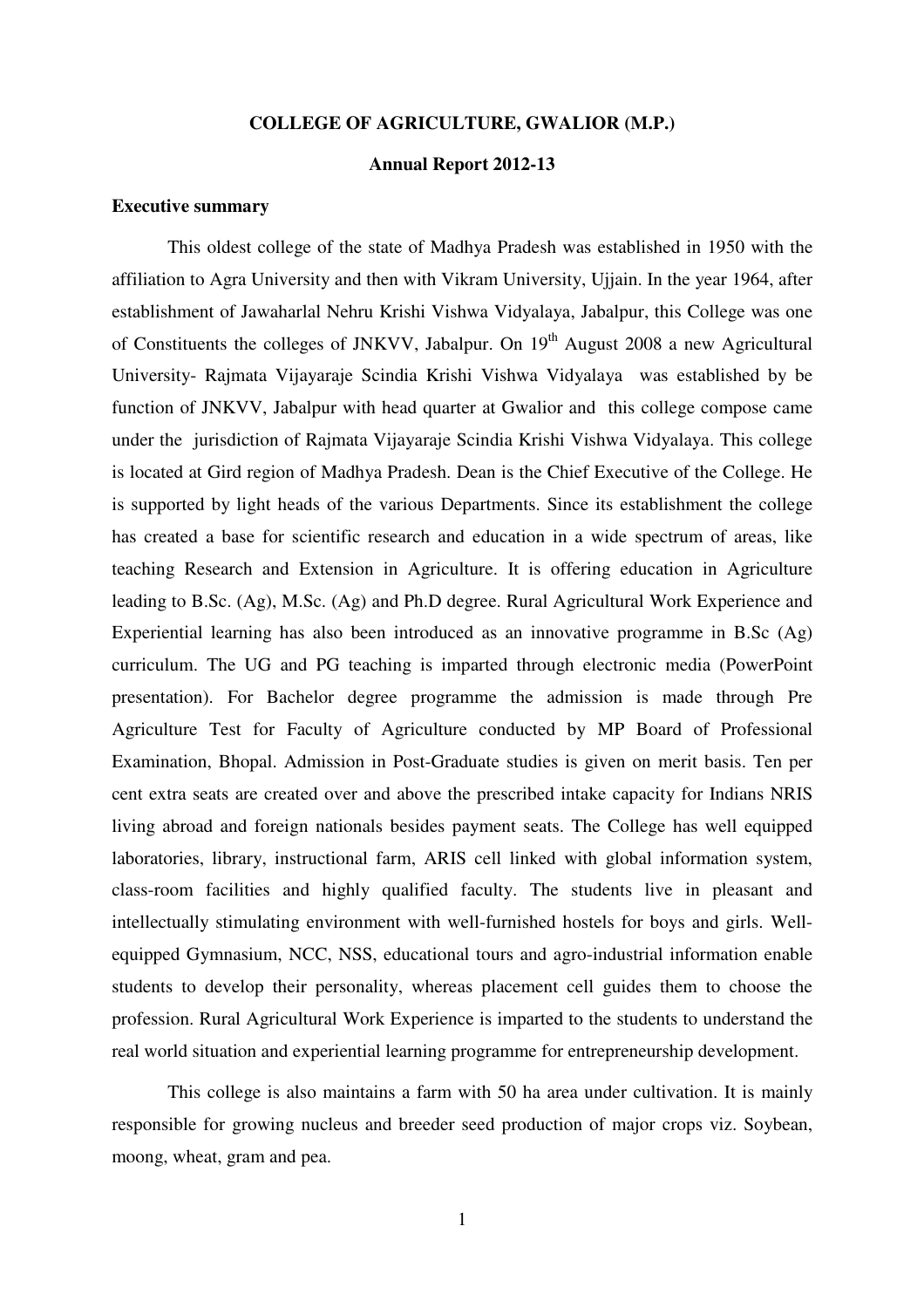Eight KVKs located at Gwalior, Datia, Morena, Sheopur, Ashok Nagar, Aron (Guna), Shivpuri, and Lahar are functioning as an innovative science based organizations for competently assessing, refining and transferring the recent agricultural technologies to the farmers. Agricultural Research station of Morena and Bagwai are functioning to generate technology under the jurisdiction of college.

 Four All India Coordinated Research Projects namely AICRP on pearl millets, wheat, arid legume (Gwar) and weed science are functioning in the college. Nine schemes under state plan (Regional Research Scheme, IERP, Strengthening Regional Research Scheme, Millets Improvement Scheme, and Fodder scheme, Strengthening of Chemistry Section, Soil Testing Laboratory, Intensification of Mango Research and Agricultural Research Farm) are also going on in the college. One project on promotion of organic farming in M.P. has been recently sanctioned under RKVY. A centre for Niche Area of Excellence "Management of soil health and degraded lands for sustainable agriculture was established during the year 2011-2012 for a period of five years by ICAR. Preparation of soil health card by different soil testing laboratories of this zone is in progress. One project of MPCST on Rhizobium Survey and Isolation of Non- traditional Legumes of M.P is running under this college. One national project on Organic farming (Govt. of India, Ministry of Agriculture) also being run by the college.

### **1. Profile and mandate of the College:-**

This oldest college of the state of Madhya Pradesh was established in 1950 In the year 1964, after establishment of Jawaharlal Nehru Krishi Vishwa Vidyalaya, Jabalpur, this College was one of the colleges of JNKVV, Jabalpur. On  $19<sup>th</sup>$  August 2008 a new Agricultural University- Rajmata Vijayaraje Scindia Krishi Vishwa Vidyalaya a was established by the division of JNKVV, Jabalpur with head quarter Gwalior and this college came to under jurisdiction of Rajmata Vijayaraje Scindia Krishi Vishwa Vidyalaya. This college is located at Gird region of Madhya Pradesh.

The mandate of this college is to conduct educational, research and extension activities for enhancing. The productivity profitability and sustainability of agricultural production systems and to ameliorate quality of rural livelihood in the state of Madhya Pradesh.

The college offers undergraduate teaching programme for four years, post- graduate programme for two years and PhD programme for three years in seven departments viz Department of Agricultural Economics and Farm Management, Department of Soil Science and Agricultural Chemistry, Department of Extension Education and Rural Sociology,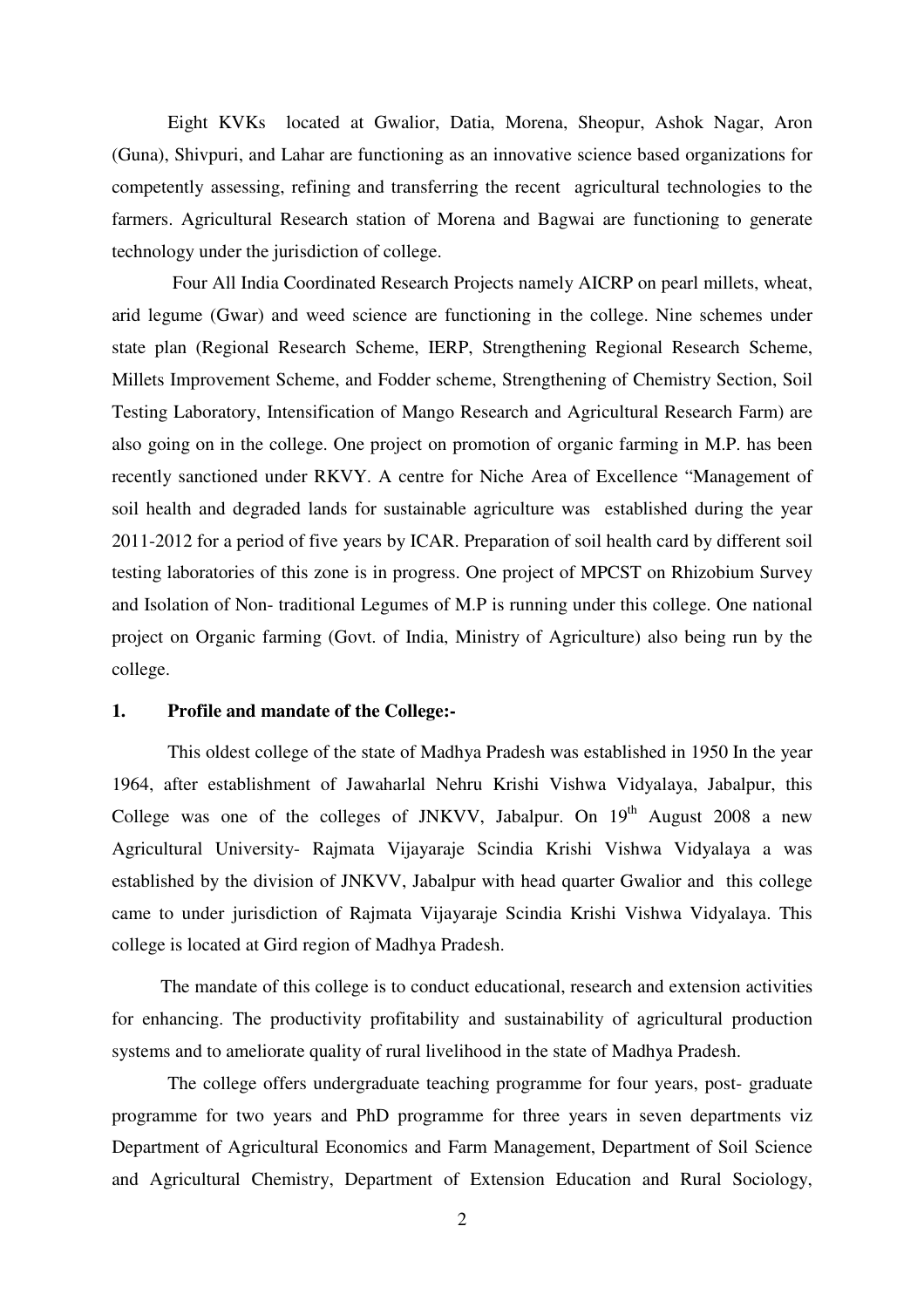Department of Horticulture, Department of Agronomy, Department of Plant Breeding and Genetics, and Department of Plant Pathology and Department of Entomology.

The six other departments viz. Department of Crop & Herbal Physiology, Department of Agriculture engineering, Department of Mathematics and Agricultural Statistics, Department of Livestock Production and Management, Department of Food Science and Department of Microbiology and biochemistry are also functioning in this college.

Total intake capacity of this college in UG is 84 (including payment seats) ICAR and NRI seats. The total intake capacity in PG is 64 and in PhD are 36 students. At present the college has 516 students including 126 girls. Modern teaching aids like computer, LCD Projectors and internet facilities are available for the students.

Rural Agricultural Work Experience and Experiential Learning have been introduced as innovative programme in UG Curriculum. In Experiential Learning three ICAR funded projects namely Protected Cultivation of Flowers and Vegetables, Post-harvest Technology & value addition under Hi-Tech Horticulture and Entrepreneurship introduction of biofertilizer, bio- pesticide & bio-control agents are going on in this college.

An independent ARIS Cell was established in the college for computer work for students as well as faults one member. This college has good library facilities having about 40,000 books and 33 journal related to agricultural science. CeRA facility of ICAR in the college has been started for efficient learning to the students and teaching staff through national and international journals. Good hostel accommodation and facilities are also available for boys and girls. The college has well developed grounds for volley ball, Kabaddi, kho-kho and gymnasium for students. Inter Collegiate Kho-Kho , volleyball, badminton, carom and chess was conducted in the college. National Service Scheme (NSS) and National Cadet Corps (NCC) programme are also running for the students. College is also running the placement cell for the placement of the students in various organizations.

This college also has a farm with 50 ha aera under cultivation. It is mainly responsible for growing nucleus and breeder seed production of major crops viz. Soybean, moong, wheat, gram and pea. Eight KVKs at Gwalior, Datia, Morena, Sheopur, Ashok Nagar, Aron (Guna), Shivpuri, and Lahar (Bhind) are functioning as an innovative science based organizations which are competently assessing, refining and transferring the agricultural technology for the farmers without any transmission loss. Agricultural Research station, Morena, Bagwai, are functioning to generate technology under the jurisdiction of college. Four All India Coordinated Research Projects namely AICRP on pearl millets, wheat, arid legume (Gwar) and weed science are going on in the college campus. Nine schemes under state plan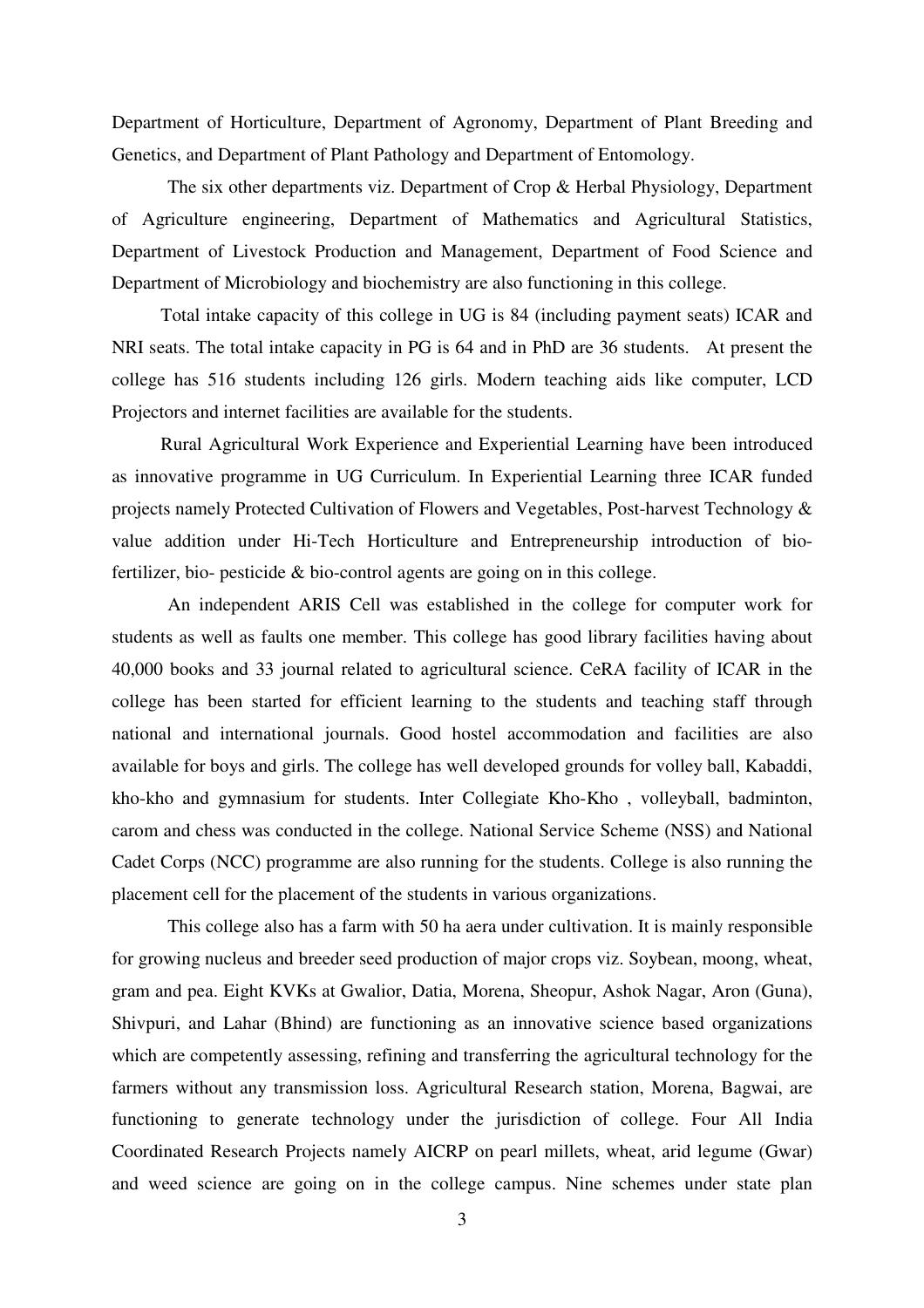(Regional Research Scheme, IERP, Strengthening Regional Research Scheme, Millets Improvement Scheme, and Fodder scheme, Strengthening of Chemistry Section, Soil Testing Laboratory, Intensification of Mango Research and Agricultural Research Farm) are going on in the college. One project on promotion of organic farming in M.P. has been recently sanctioned under RKVY.

A centre for Niche Area of Excellence "Management of soil health and degraded lands for sustainable agriculture was established during 2011-2012 for a period of five years by ICAR. One project of MPCST on Rhizobium Survey and Isolation of Non- traditional Legumes of M.P and One national project on Organic farming (Govt. of India, Ministry of Agriculture) are also running by this college.

Research units of this college has developed 30 varieties in various crops including 2 varieties of Wheat, 4 varieties of Pearl Millet,7 varieties of Sesame, 3 varieties of Rapeseed, 3 varieties of Coriander,4 varieties of Table Pea and 1each in Chickpea, Moong, Urd Pigeon Pea Guava , Tomato and cluster bean (Gwar).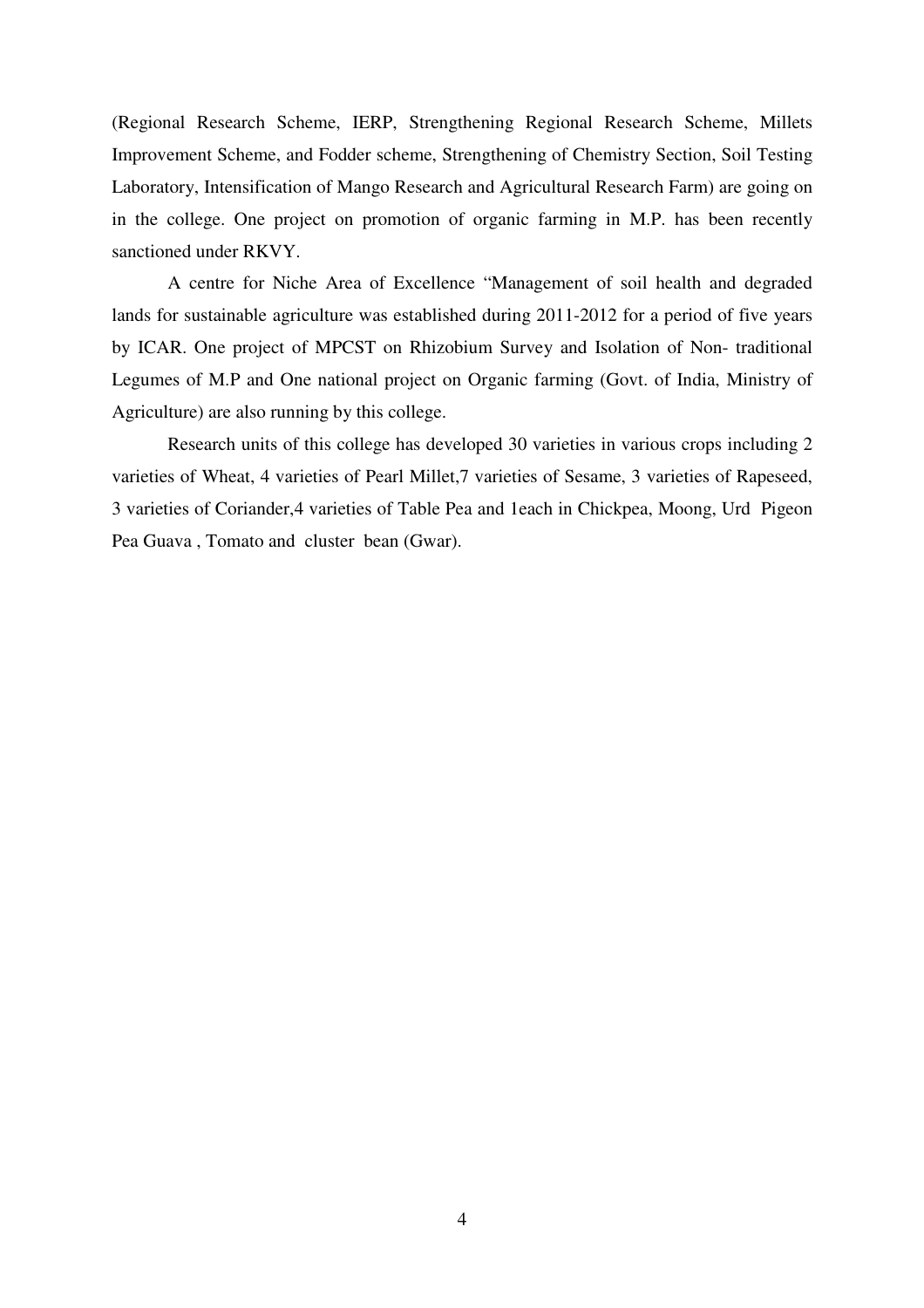## **2. Admission Procedure**

For B.Sc. (Ag) :-Admission of candidates to Bachelor degree courses of the V.V. is made through the entrance test being conducted by professional examination Board Bhopal Madhya Pradesh (VYAPAM Bhopal) Candidates selected by ICAR entry Test is admitted over and above the prescribed seats from time to time. Admission of NRI is done subject to their for fulfillment of prescribed minimum admission requirement and other condition laid down by the Govt. of M.P. Department of Agriculture and V.V. from time to time.

For P.G and Ph.D:- Admission of candidates to master and Ph.D programme is made on merit base .However preference in given to the students to the V.V. The requirement of minimum OGPA /Percentage of marks for admission to Master and Ph.D degree programme in notified by the V.V. Admission of nominees of GOVT. of M.P./ICAR/GOVT.of India of NRI and V.V. is considered by providing additional seats subject to fulfillment of minimum admission requirements.

|                | $(A)$ for U.G    |            |               |
|----------------|------------------|------------|---------------|
| S.No.          | Category         | Free seats | Payment seats |
| I              | UR/NIL-X         | 20         | 04            |
| $\overline{2}$ | UR/NIL-F         | 09         | 02            |
| 3              | UR/NIL-FF        | 01         |               |
| $\overline{4}$ | <b>SC/NIL-X</b>  | 06         | 01            |
| 5              | SC/F             | 02         | 01            |
| 6              | ST/NIL-X         | 09         | 02            |
| $\overline{7}$ | ST/F             | 04         | 01            |
| 8              | <b>OBC/NIL-X</b> | 05         | 01            |
| 9              | OBC/F            | 01         | 01            |
| 10             | OBC/K            | 01         |               |
|                | <b>TOTAL</b>     | 58         | 13            |

## **(1) Allocation of Seat and Roster :-**

ICAR Seats—15%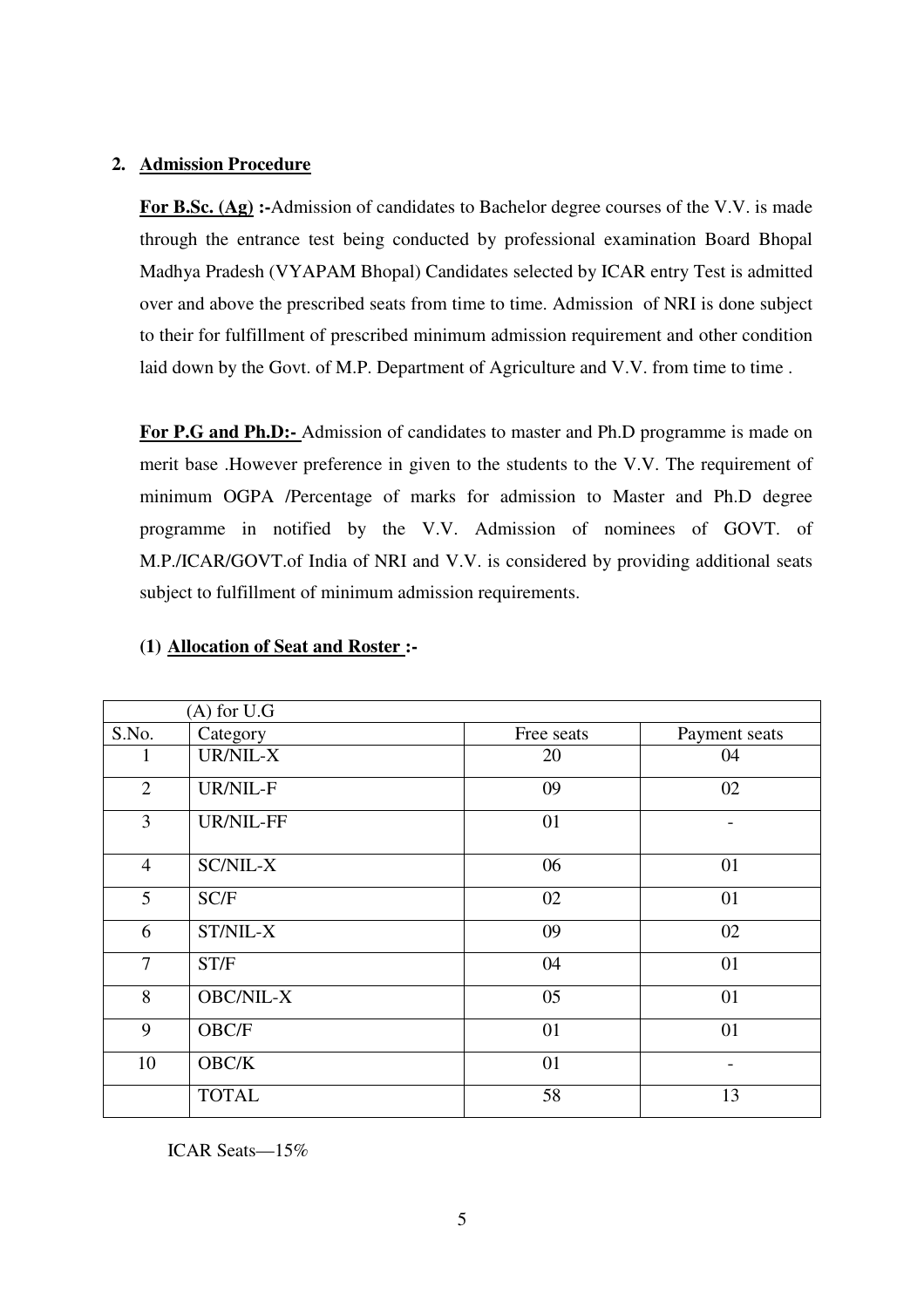## (B) **For P.G. & Ph.D-**

|                      | Allotted (Seats) |                                   |                          |                          |                          |                |
|----------------------|------------------|-----------------------------------|--------------------------|--------------------------|--------------------------|----------------|
| Subject/Category     |                  | $\ensuremath{\mathsf{UR}}\xspace$ | <b>SC</b>                | <b>ST</b>                | <b>OBC</b>               | <b>TOTAL</b>   |
| Agronomy             | Free             | $\overline{2}$                    | $\mathbf{1}$             |                          | 1                        | $\overline{4}$ |
|                      | Payment          | $\overline{2}$                    | $\overline{a}$           | $\mathbf{1}$             | $\mathbf{1}$             | $\overline{4}$ |
| Soil Science         | Free             | $\overline{2}$                    | $\mathbf{1}$             | $\mathbf{1}$             | $\overline{\phantom{a}}$ | $\overline{4}$ |
|                      | Payment          | $\overline{2}$                    | $\overline{\phantom{0}}$ | $\mathbf{1}$             | $\mathbf{1}$             | $\overline{4}$ |
| Pl. Pathology        | Free             | $\overline{2}$                    | $\mathbf{1}$             | $\mathbf{1}$             | $\overline{a}$           | $\overline{4}$ |
|                      | Payment          | $\overline{2}$                    | $\overline{\phantom{a}}$ | $\mathbf{1}$             | $\mathbf{1}$             | $\overline{4}$ |
| Entomology           | Free             | $\overline{2}$                    | $\mathbf{1}$             | $\mathbf{1}$             | $\overline{\phantom{a}}$ | $\overline{4}$ |
|                      | Payment          | $\overline{2}$                    | $\overline{\phantom{a}}$ | $\mathbf{1}$             | $\mathbf{1}$             | $\overline{4}$ |
| Genetics & P. B.     | Free             | $\overline{2}$                    | $\mathbf{1}$             |                          | $\mathbf{1}$             | $\overline{4}$ |
|                      | Payment          | $\overline{2}$                    | $\overline{a}$           | $\mathbf{1}$             | $\mathbf{1}$             | $\overline{4}$ |
| Agril. Econ. &       | Free             | $\overline{2}$                    | $\mathbf{1}$             | $\mathbf{1}$             | $\overline{\phantom{a}}$ | $\overline{4}$ |
| F.M.                 | Payment          | $\overline{2}$                    | $\overline{\phantom{a}}$ | $\mathbf{1}$             | $\mathbf{1}$             | $\overline{4}$ |
| Extension            | Free             | $\overline{2}$                    | $\mathbf{1}$             | $\overline{\phantom{a}}$ | $\mathbf{1}$             | $\overline{4}$ |
|                      | Payment          | $\overline{2}$                    | $\overline{\phantom{a}}$ | $\mathbf{1}$             | $\mathbf{1}$             | $\overline{4}$ |
| <b>Fruit Science</b> | Free             | $\overline{2}$                    | $\mathbf{1}$             | $\overline{a}$           | $\mathbf{1}$             | $\overline{4}$ |
|                      | Payment          | $\overline{2}$                    | $\overline{\phantom{a}}$ | $\mathbf{1}$             | $\mathbf{1}$             | $\overline{4}$ |
| Total                |                  | 32                                | 08                       | 12                       | 12                       | 64             |
| <b>ICAR</b>          |                  |                                   |                          |                          |                          | 04             |

## (3) Students Strength:-

| UG   | I Year | II Year | III Year | <b>IV</b> Year | <b>TOTAL</b> |
|------|--------|---------|----------|----------------|--------------|
|      | 109    | 69      | 70       | $7^{\circ}$    | 329          |
|      |        |         | Pre.     | Final          | <b>TOTAL</b> |
| PG   |        |         | 68       | $\circ$<br>٥.  | 155          |
| Ph.D |        |         | 10       | 40             | 58           |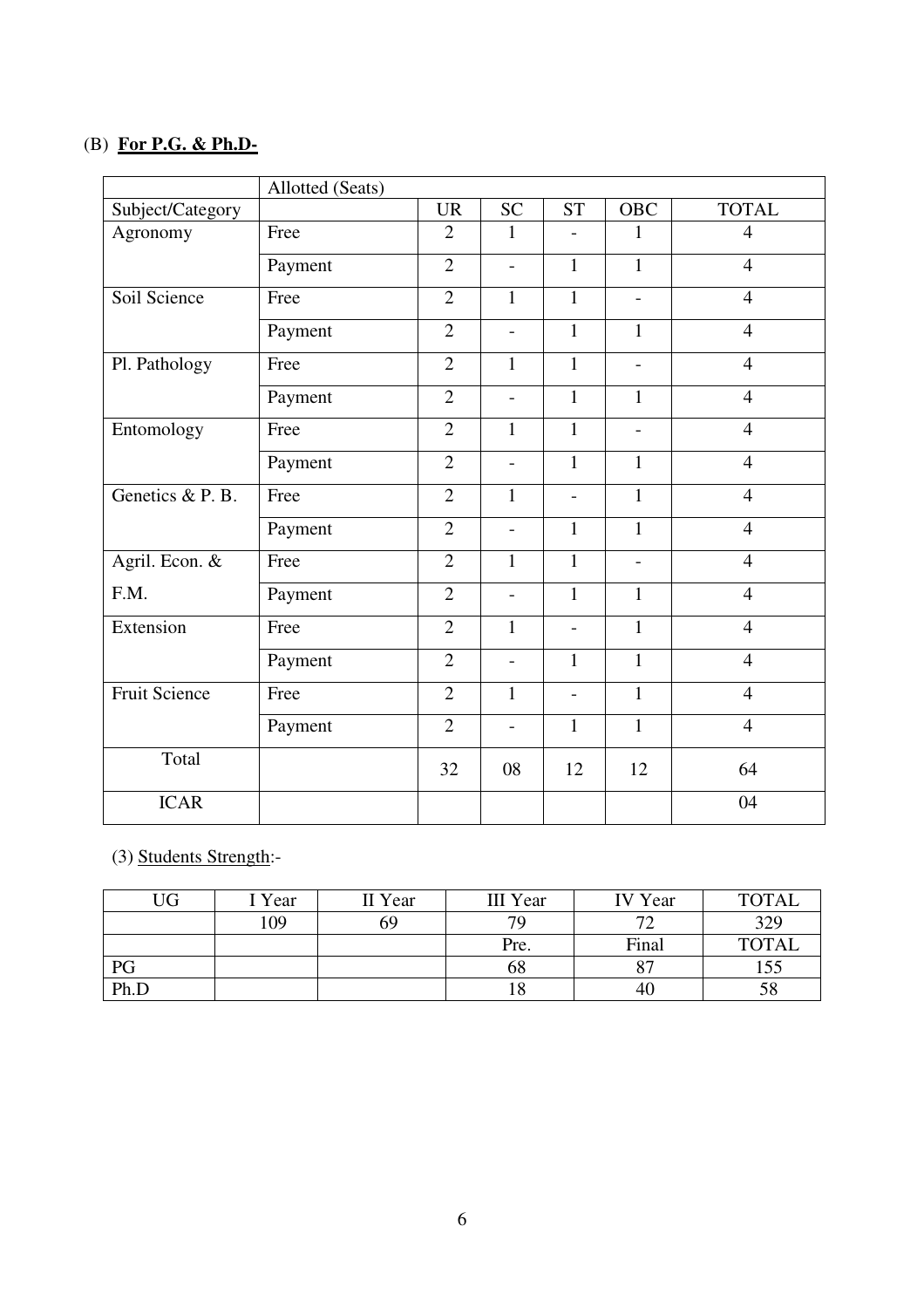# **5-Teaching Status:-**

# **Semester wise number of course offered**

## **UG:**

| Year            |           | Course offered No.            | <b>Total credits</b> |        |
|-----------------|-----------|-------------------------------|----------------------|--------|
|                 | I Sem     | II Sem                        | I Sem                | II Sem |
| 1 <sup>st</sup> | 08        | 09                            | 21                   | 22     |
| 2 <sup>nd</sup> | 09        | 08                            | 22                   | 20     |
| $3^{\rm rd}$    | 08/       | 09                            | 20                   | 18     |
| 4 <sup>th</sup> | 05 (RAWE) | 20 (Experiential<br>Learning) | 20                   | 60     |
| <b>Total</b>    | 30        | 45                            | 83                   | 120    |

## **PG:**

| S. No.         | <b>Department</b>                                       |       | Course offered (No) |       | <b>Total credits</b> |  |
|----------------|---------------------------------------------------------|-------|---------------------|-------|----------------------|--|
|                |                                                         | I Sem | II Sem              | I Sem | II Sem               |  |
| 1              | Agronomy                                                | 10    | 09                  | 24    | 22                   |  |
| $\overline{2}$ | Agricultural<br>Economics<br>$\&$<br>Farm<br>Management | 10    | 11                  | 20    | 25                   |  |
| 3              | Entomology                                              | 10    | 13                  | 19    | 24                   |  |
| $\overline{4}$ | <b>Extension Education</b>                              | 10    | 9                   | 21    | 21                   |  |
| 5              | Horticulture (Fruits)                                   | 10    | 09                  | 25    | 20                   |  |
| 6              | Plant breeding & Genetics                               | 10    | 09                  | 23    | 19                   |  |
| $\overline{7}$ | <b>Plant Pathology</b>                                  | 11    | 10                  | 24    | 22                   |  |
| 8              | Soil Science & Agricultural Chemistry                   | 10    | 09                  | 21    | 18                   |  |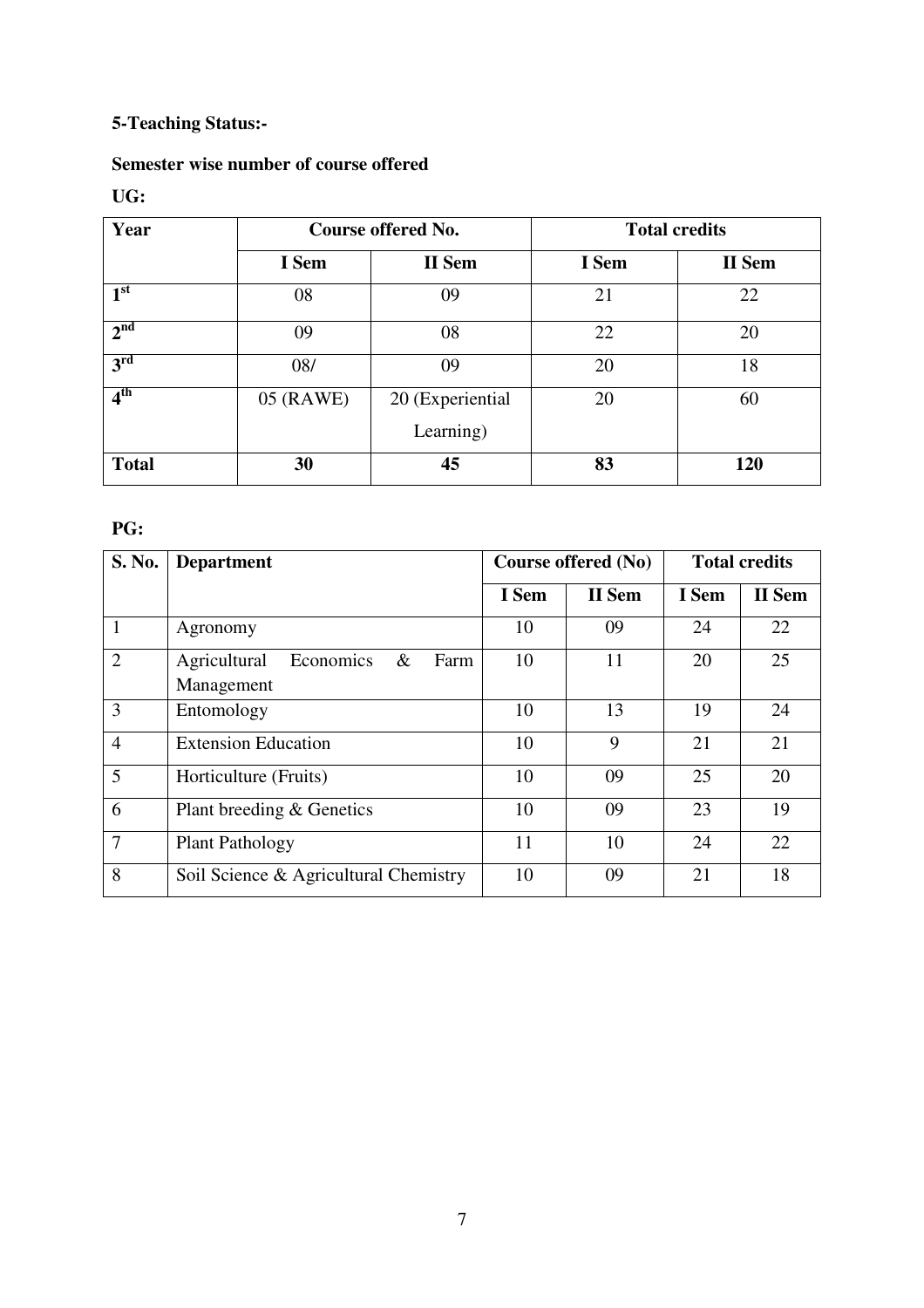PhD

| S.             | <b>Department</b>                         |       | Course offered (No) | <b>Total credits</b> |        |
|----------------|-------------------------------------------|-------|---------------------|----------------------|--------|
| No.            |                                           | I Sem | <b>II</b> Sem       | I Sem                | II Sem |
| $\mathbf{1}$   | Agronomy                                  | 09    | 09                  | 19                   | 18     |
| $\overline{2}$ | Agricultural<br>$\&$<br>Economics<br>Farm | 09    | 09                  | 19                   | 20     |
|                | Management                                |       |                     |                      |        |
| 3              | Entomology                                | 10    | 09                  | 21                   | 16     |
| $\overline{4}$ | <b>Extension Education</b>                | 09    | 09                  | 19                   | 21     |
| 5              | Horticulture (Fruits)                     | 09    | 08                  | 20                   | 16     |
|                | Horticulture (Vegetables)                 | 10    | 08                  | 20                   | 16     |
| 6              | Plant breeding & Genetics                 | 08    | 11                  | 12                   | 19     |
| $\overline{7}$ | <b>Plant Pathology</b>                    | 09    | 09                  | 20                   | 17     |
| 8              | Soil Science & Agricultural Chemistry     | 09    | 10                  | 18                   | 20     |

## **6. A- Rural Agricultural Work Experience Programme (RAWE):-**

| <b>Period</b> | No. of<br><b>Students</b> | <b>Name of Village Adopted</b> | <b>Technologies Disseminated among</b><br>farmers |
|---------------|---------------------------|--------------------------------|---------------------------------------------------|
| 2012-13       | 74                        | Lalit pura                     | 1. Hybrid Verities of Bajara                      |
|               |                           | Indrapura, Pandora,            | 2. Water conservation Technology                  |
|               |                           | Sanora, Barodi.                | 3. Seed treatment in rabi pulses                  |
|               |                           | Thanpur, Karmich Kala,         | 4. Spacing,                                       |
|               |                           | Rari Kala. Gowind pur,         | 5. Plant protection in soybean, Bajra,            |
|               |                           | Rampura                        | sesame, ground nut, pigeon pea. and               |
|               |                           | Sikrda                         | mustard                                           |
|               |                           |                                | 6. Soil sampling,                                 |
|               |                           |                                | 7. Application of Micro-nutrients                 |

### **B- Experiential Learning Programme:**

Under the Experiential Learning Programme this college has been conducted following activities.

## **1-Post harvest Management and Value Addition**

Under this programme, a unit of PHM and value addition (RTS unit) has been established and commissioned at college premises near horticulture nursery area. In this unit students of B.Sc. (Ag.) final year,  $II<sup>nd</sup>$  semester learn the various processes of making preserved products. In this connection, the students have practically learned to prepare RTS, Tomato Ketchup, Banana Chutney and Orange Squash etc. during the session.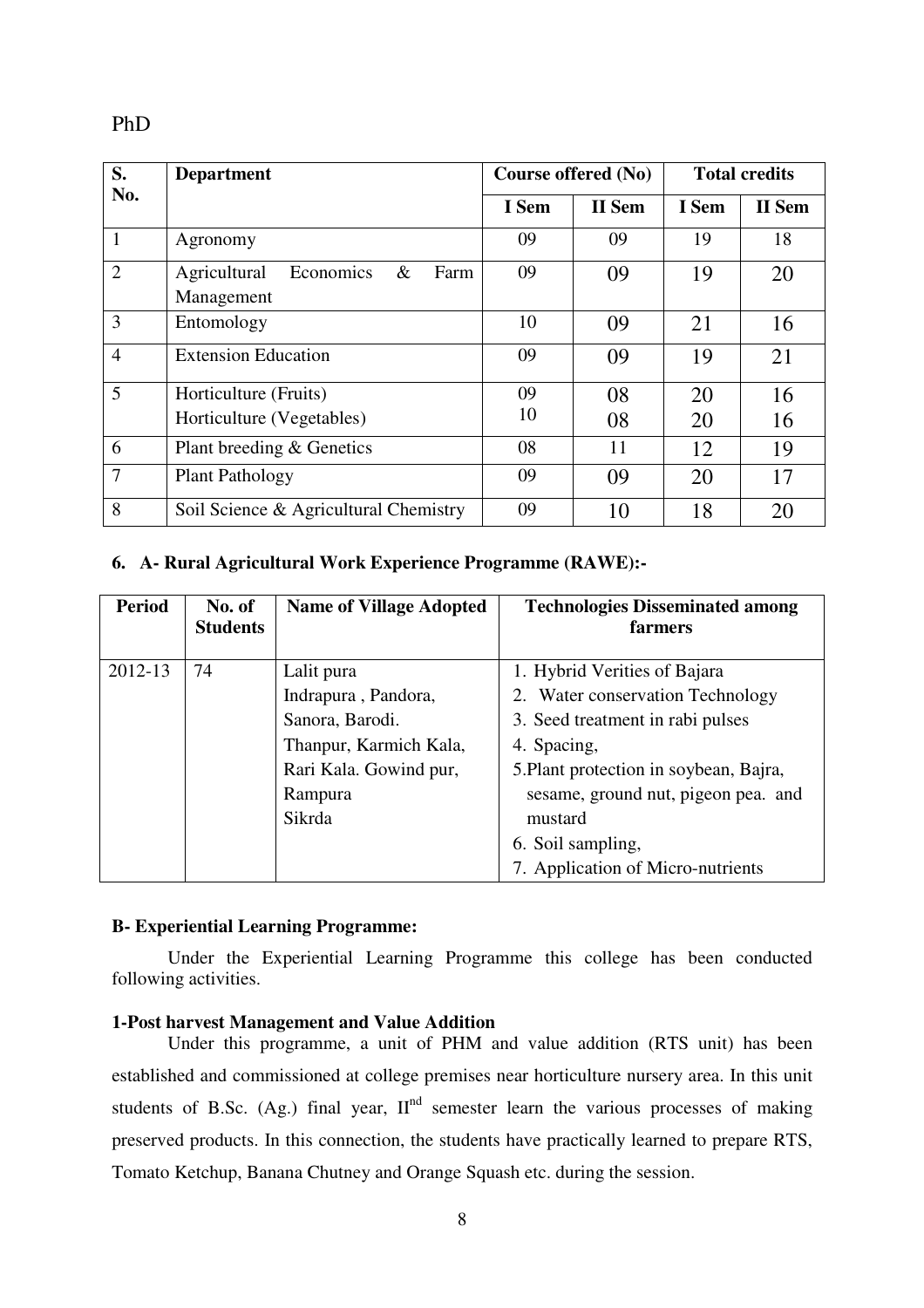As the unit has not been given license under FPO, hence commercial sale of products is not being done and unit is merely being used for practical purpose and sale at local level. The unit is in working condition.



### **2- Post cultivation**

Under this programme two naturally ventilated poly house have been constructed in horticulture nursery area of size  $20mX28m=560$  sq m each. In these two NV poly- houses, each one is occupied by flowers and vegetables. In vegetables, cucumber variety Multi star and tomato variety Novara are performing well and crops are being harvested and sale to staff and students of the college.



### **3- Production:**

Under ELPD 104 the students learn about the different irrigation methods an demonstrated sprinkler and drip irrigation methods. Demonstrated the different measurement methods of soil moisture and also guided the measurement of irrigation water through different flumes & guided regarding scheduling of irrigation water under critical stages of crops. The technology about the determination of infiltration rates, irrigation water quality test, water harvesting techniques and soil & water conservation measures were demonstrated.

 Under ELPD 103 the students learned about integrated farming systems. Acquainted with more profitable upland, lowland and rain fed farming systems. Students learned about various enterprises i.e. dairy, sheep & goat rearing, poultry, apiculture, sericulture, aquaculture etc. Students visited vermicompost unit, biogas plant unit and mushroom cultivation.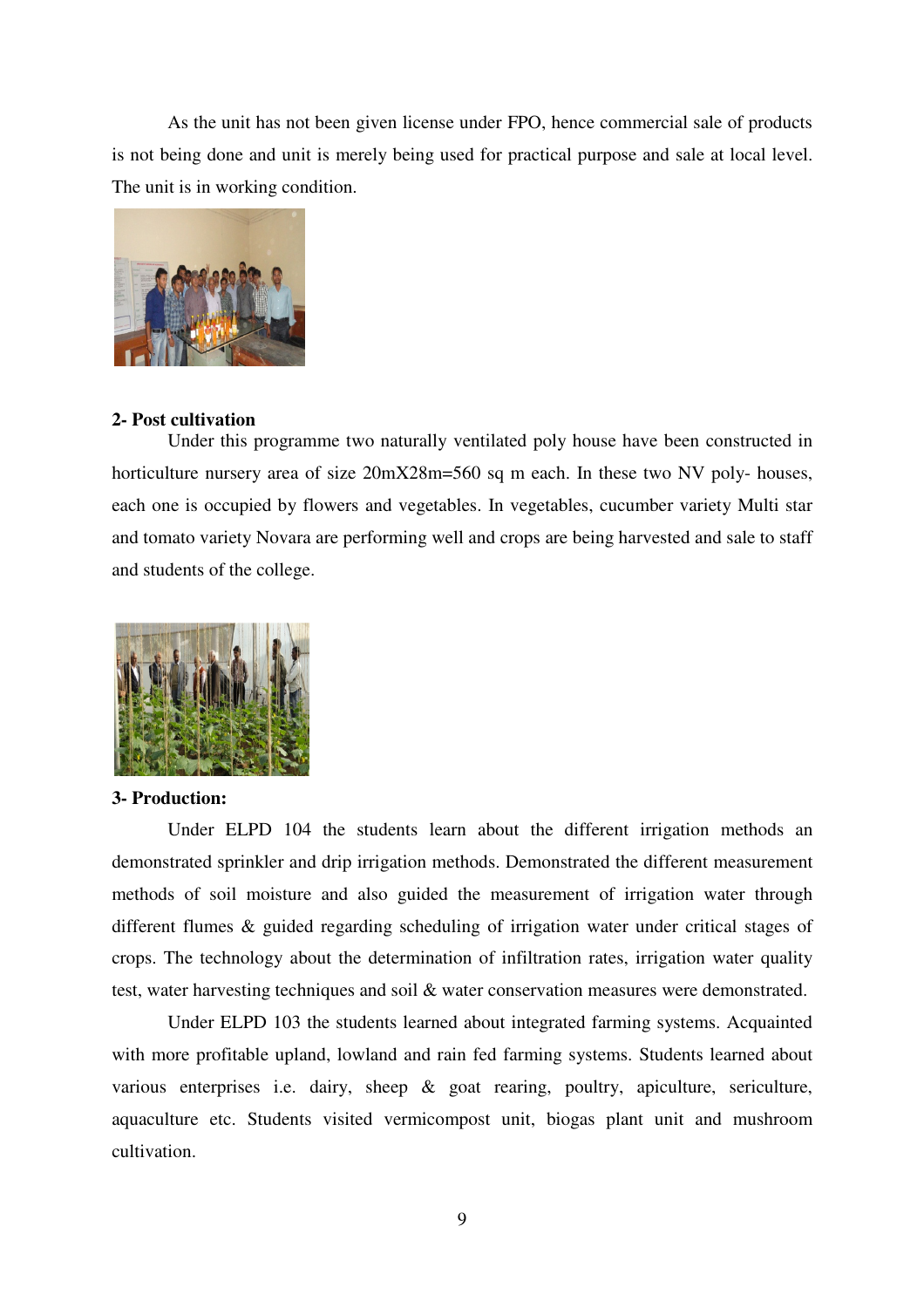## **7. Students Welfare Activities:-**

### **(i) National Service Scheme (NSS)-**

College of Agriculture, Gwalior has one NSS units which is affiliated with Jiwaji University, Gwalior and 116 students enrolled as NSS volunteers during the session 2012-13. In addition to the routine activities, the NSS organized various activities throughout the year not only at their own level. The motto of NSS is "NOT ME BUT YOU". It underlines that the welfare of an individual is ultimately dependent on the welfare of the society as a whole. This expresses the essence of democratic living and upholds the need of self-less service and appreciation of the other man's point of view and also consideration for fellow human beings. Therefore NSS volunteers shall strive for the well being of the society. The main aim of NSS is Development of personality of students through¬Community Service.

#### **Programmes organized:**

The Activities under NSS are two-fold, viz. i) Regular activities, which are undertaken during the working days of the semester, and ii) Special Camping activities for 07 days duration in the adopted village/urban slum during vacation. A number of activities were undertaken under the guidance of Dr. S.K. Badodiya NSS Programme Officer. Following activities are conducted during 2012-13.

- Organized special camp at Village; Maharjpura (Prajapita Brahmakumari Ashram) of Gwalior district during 5/022013 to 11/02/2013 and worked on the transfer of improved agriculture technology to the farmers by N.S.S youth. During camp period, information regarding IPM and INM were given to farmers on their fields and doors by the youth of N.S.S. or volunteer of N.S.S.
- Kisan Sangosthi is also organized with the staff of the college.
- AIDS awareness program.
- Plantation camp in the off campus as well as on campus.
- Various personality development programmes.
- Nursery preparation camp
- Blood donation camp
- Soil sample collection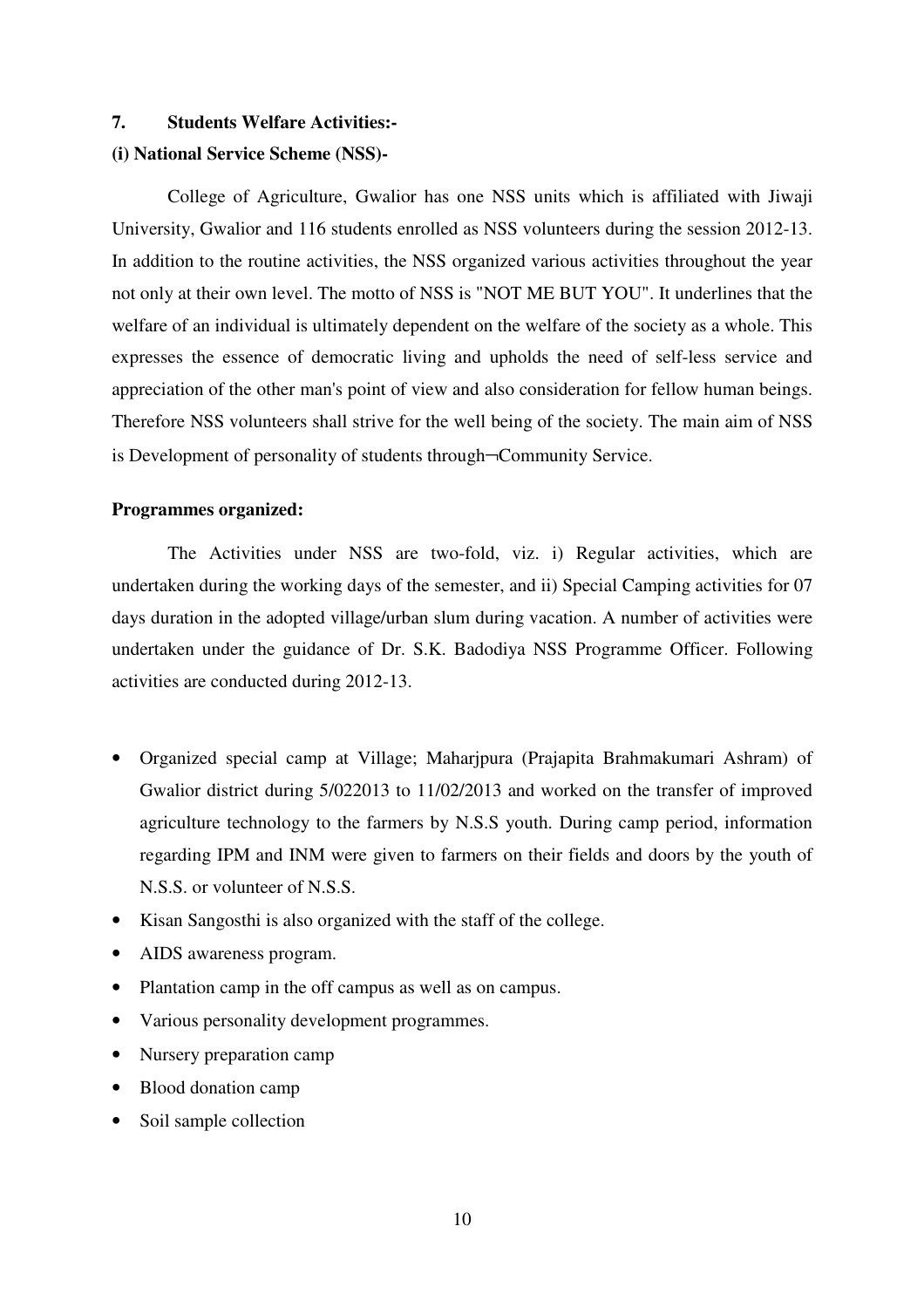- Vyasan Mukti Abhiyan is an initiative by NSS volunteer, to make people aware of ill effects caused by the consumption of Tobacco, Alcohol, Smoking. Youth Group Noida aware the ill effect by Vyasan Mukti Railee in different - different places.
- Yog shiksha camp for volunteer of N.S.S.
- Mediation camp for volunteer of N.S.S.
- Debate competition and other cultural activities were organized.

## **(ii)National Cadet Corps (NCC)**

| S.No. | <b>Particulars</b>          | <b>No. of Cadets</b>                                                                                                                                               |  |  |  |  |
|-------|-----------------------------|--------------------------------------------------------------------------------------------------------------------------------------------------------------------|--|--|--|--|
| 1.    | Enrollment                  | 107 Cadets                                                                                                                                                         |  |  |  |  |
| 2.    | "B" Certificate exam passed | 12 Cadets                                                                                                                                                          |  |  |  |  |
| 3.    | "C" Certificate exam passed | 05 Cadets                                                                                                                                                          |  |  |  |  |
| 4.    | NCC camp attended           | 58 Cadets                                                                                                                                                          |  |  |  |  |
| 5.    | <b>Others</b>               | Cadets actively participated in Institutional training<br>program as well as in national functions like<br>Independence Day and Republic Day in the<br>University. |  |  |  |  |

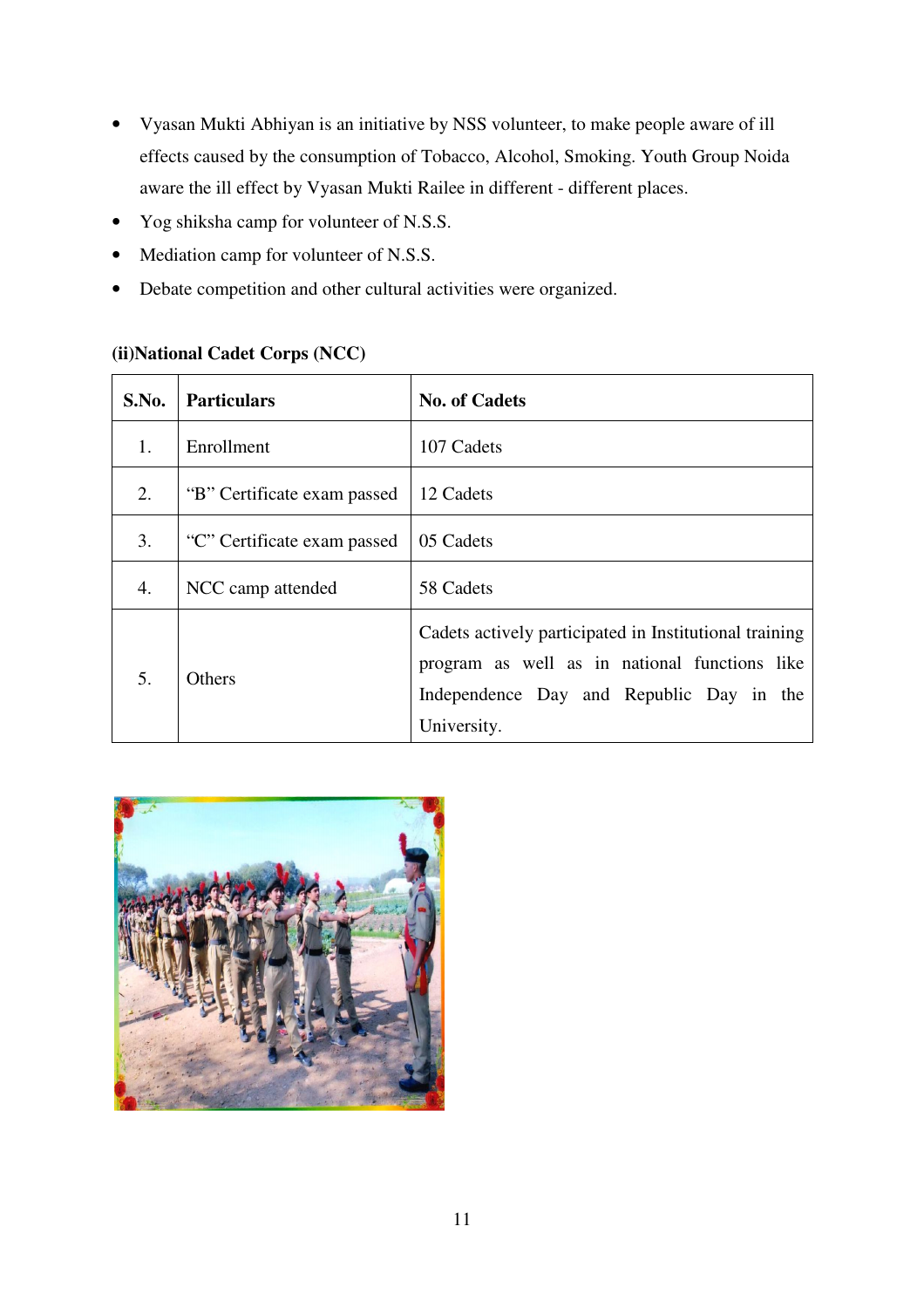## **(iii) Cultural activities:**

The Inter Collegiate Youth Festival -2013 of the university was organized at college of agriculture, Indore. Twenty Students (11- Boys  $\&$  09 – Girls) of this college participated in different events of the of youth festival. Sangeet Shiromani was awarded to this college. The events wise awards of winner and runner were as follows.

| S.No           | <b>Activities</b>         | <b>Position</b> |
|----------------|---------------------------|-----------------|
| 1              | Clay modeling             | Runner          |
| $\overline{2}$ | Elocution                 | Winner          |
| 3              | Debate                    | Winner          |
| 4              | Mine                      | Runner          |
| 5              | Solo Song                 | Winner          |
| 6              | Group song Patriotic song | Runner          |
| $\overline{7}$ | India Group song-         | Winner          |
| 8              | Dance                     | Runner          |

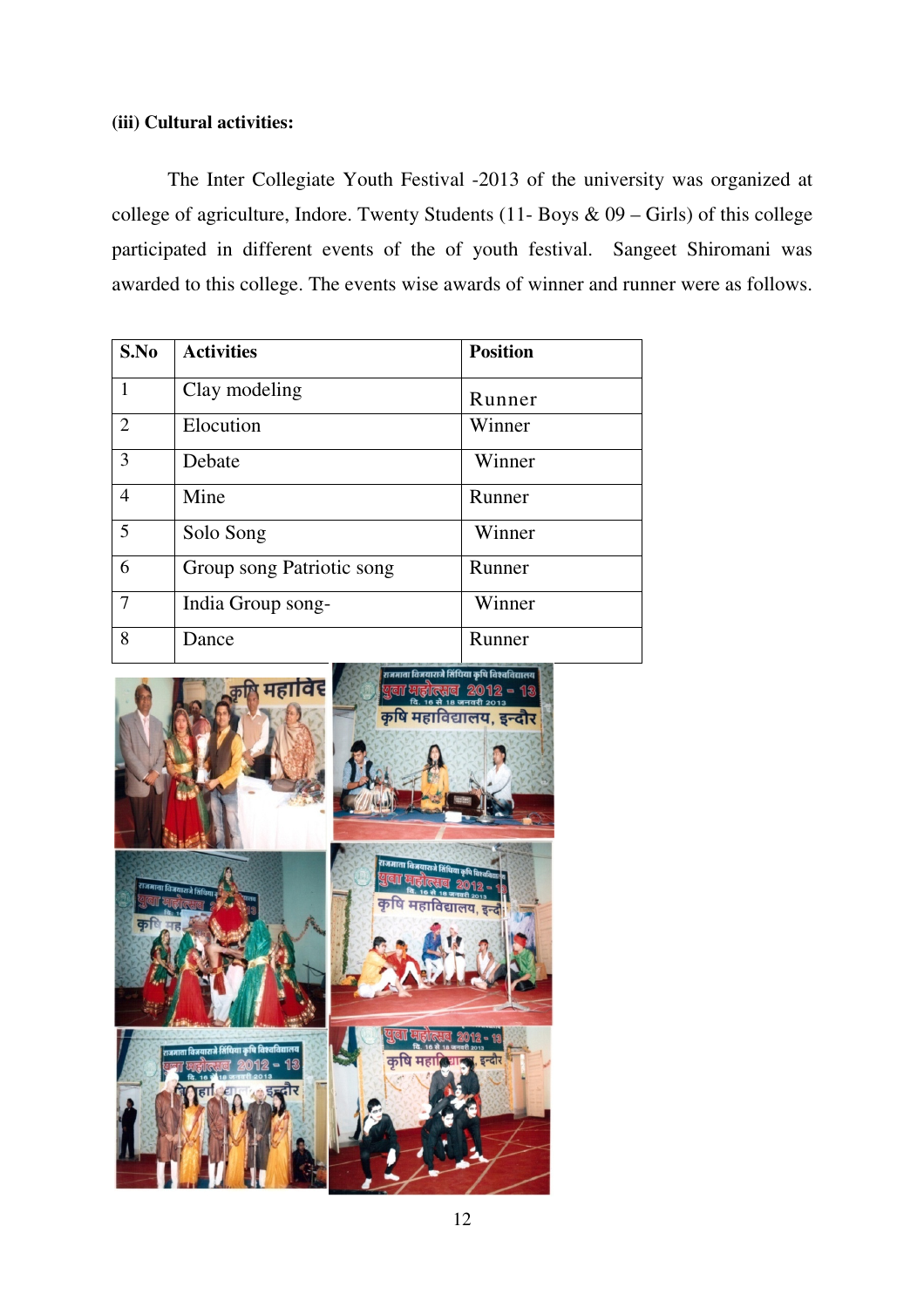## **(iv) Sports / Extra Curricular Activities:**

This college has taken part in all the games organized by V.V. Kabbdi, Kho-kho, volleyball, badminton, table tennis, carom, chess, High Jump, Long Jump were organized by college of agriculture Gwalior for selection of college team.

### **Inter collegiate sports:**

100m., 400m, 800m, 1500m Race, High Jump, Long Jump, Athletics, and Kababdi games were organized at College of Agriculture Gwalior. In this tournament the teams of College of Agriculture Indore, Sehore, Mandsor, Khandwa and Gwalior were participated.

Performance of students in the various events organized by V.V. during this year is as follows.

### **Girls:**

|                | S.No.   Name of event | <b>Position</b> |
|----------------|-----------------------|-----------------|
|                | Chess                 | Winner          |
| $\overline{2}$ | Badminton             | Runner          |
| $\mathcal{L}$  | <b>Table Tanis</b>    | Runner          |
|                | Carom                 | Runner          |

### **Boys:**

| S.No.   Name of event | <b>Position</b> |
|-----------------------|-----------------|
| Badminton             | Runner          |
| Kho-Kho               | Winner          |

#### **(v) Students counseling and placement:**

During the year 2012-13, 35 students were selected from this College, through University Placement Cell in the different organizations viz., Reliance Dairy Food Ltd., New Delhi, ADO, RAEO, Banking Sector and Rajiv Gandhi Mission for Watershed Management etc.

## **8. Library and Documentation Service:-**

#### **a- Number of Books and Journals Available**

| <b>S. No.</b>  | <b>Items</b>                       | <b>Number</b> |
|----------------|------------------------------------|---------------|
|                | <b>Book Bank SC/ST</b>             | 3598          |
| $\overline{2}$ | <b>Book Bank OBC</b>               | 898           |
| 3              | <b>Book Bank General</b>           | 10158         |
|                | <b>General Books</b>               | 24867         |
| 5              | New Books purchased during 2012-13 | 353           |
| 6              | Journals up to 2012                | 30            |
|                | Journals (2012-13)                 | 8             |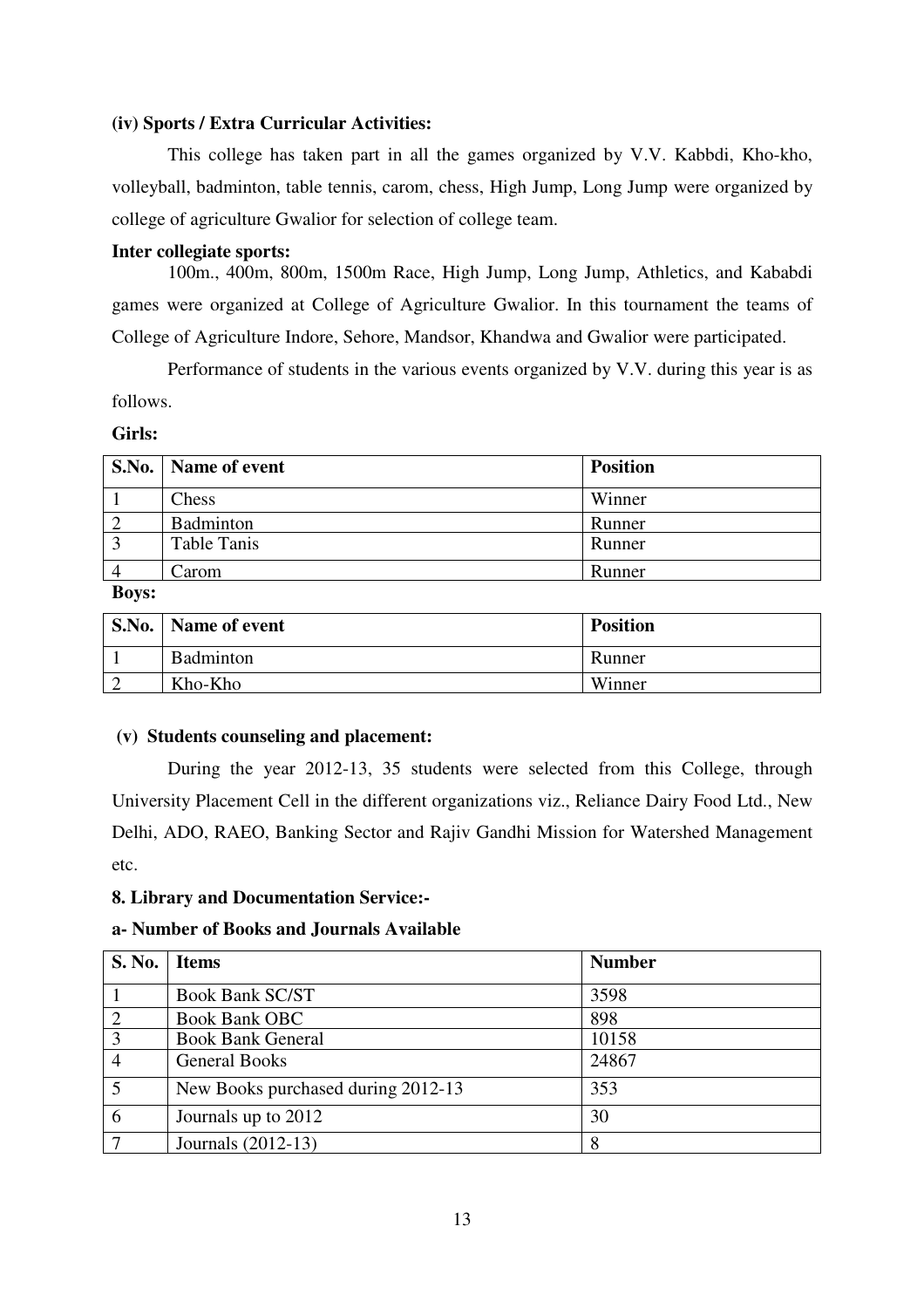# **b- Facilities available:**

- 1- Photocopy facility
- 2- CCTV for security
- 3- Internet facilities (CeRA)
- 4- Agricultural Data Base and e books Facilities.

## **9- Infrastructure facilities developed for teaching up gradation:**

| S.No.          | <b>Department</b>                                 | <b>Facilities Developed</b>                                                                                                                                                                                                                                                                                                                                                                                                                                                                 |  |
|----------------|---------------------------------------------------|---------------------------------------------------------------------------------------------------------------------------------------------------------------------------------------------------------------------------------------------------------------------------------------------------------------------------------------------------------------------------------------------------------------------------------------------------------------------------------------------|--|
| 1              | <b>Agricultural Economics</b>                     | <b>Nil</b>                                                                                                                                                                                                                                                                                                                                                                                                                                                                                  |  |
|                | and Farm Management                               |                                                                                                                                                                                                                                                                                                                                                                                                                                                                                             |  |
| $\overline{2}$ | Soil Science and<br><b>Agricultural Chemistry</b> | 1. New instruments viz TOC analyzer, soil particle<br>analyzer, Autoclave, potentio-metric titrator, pH meter<br>and EC meter were purchased to facilitate the research<br>work and to give the practical knowledge of soil<br>analysis.<br>2. One LCD projector was purchased which is to be fixed<br>in seminar hall which is used by student and faculty for<br>teaching, presentation etc.<br>3. New books were purchased to upgrade knowledge $\&$<br>departmental library is upgraded |  |
| 3              | Education<br>Extension<br>and Rural Management    | <b>Nil</b>                                                                                                                                                                                                                                                                                                                                                                                                                                                                                  |  |
| $\overline{4}$ | Entomology                                        | Nil                                                                                                                                                                                                                                                                                                                                                                                                                                                                                         |  |
| 5              | Plant Breeding and<br>Genetics                    | 1. Thermometer, Mini Tiller and Inverter with Battery<br>were purchased<br>2. Chairs, iron board, Acrylic Board, R.O and laptop were<br>purchased for up gradation of laboratory.                                                                                                                                                                                                                                                                                                           |  |
| 6              | <b>Plant Pathology</b>                            | Nil                                                                                                                                                                                                                                                                                                                                                                                                                                                                                         |  |
| $\overline{7}$ | Agronomy                                          | 1. Renovation of laboratory (UG & PG)<br>2. Purchased agronomical equipments :                                                                                                                                                                                                                                                                                                                                                                                                              |  |
| 8              | Horticulture                                      | Nil                                                                                                                                                                                                                                                                                                                                                                                                                                                                                         |  |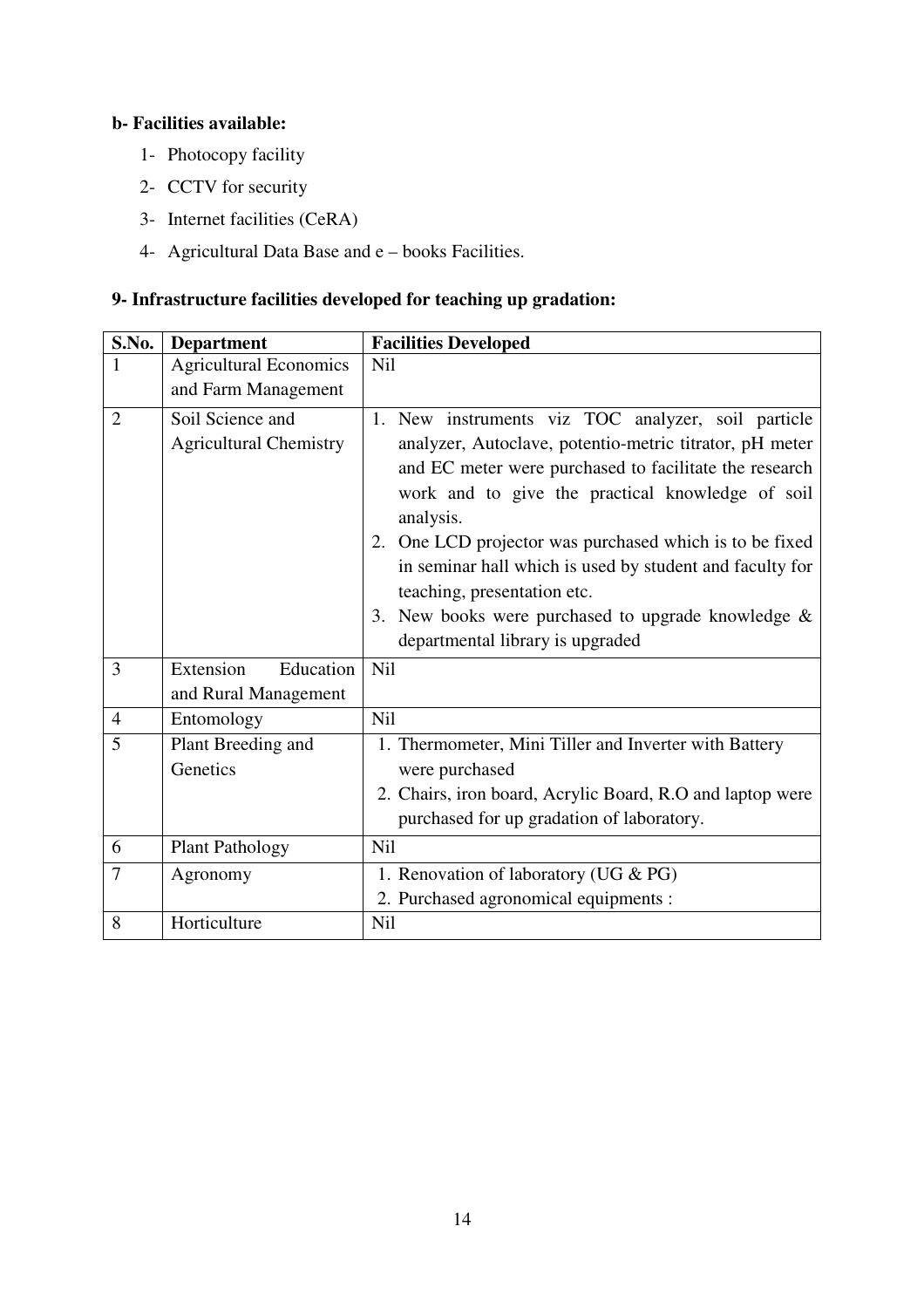## **10- P.G Research:**

# **M.Sc. Thesis Awarded**

| <b>SN</b>       | Title of the thesis                                                                                                                  | Name of<br>student                 | Chairman                |
|-----------------|--------------------------------------------------------------------------------------------------------------------------------------|------------------------------------|-------------------------|
|                 | Agril. Economics & F.M.                                                                                                              |                                    |                         |
| $\mathbf{1}$    | Resource use efficiency of chickpea production in<br>Gwalior district of M.P.                                                        | Ashish Kumar                       | Dr. J.S.<br>Raghuwanshi |
| $\overline{2}$  | An economic study on production and marketing of<br>soybean in Aaron block of Guna district                                          | Hari Ram<br>Verma                  | Dr. J.S.<br>Raghuwanshi |
| 3               | An economic analysis of storage losses of wheat<br>production in Gwalior district of M.P.                                            | Indra Mangal                       | Dr. J.S.<br>Raghuwanshi |
| $\overline{4}$  | An economic analysis of marketing of mustard crop in<br>Morar block of Gwalior district of M.P.                                      | Megha Sahu                         | Dr. J.S.<br>Raghuwanshi |
| 5               | A study on impact of self help group on Economic<br>status of farmers in Morar block of Gwalior dist.<br>Madhya Pradesh.             | Ajay Singh<br>Bhadouriya           | Dr. J.S.<br>Raghuwanshi |
| 6               | A study on economics of mustard cultivation in Bhind<br>district of M.P.                                                             | <b>Brijesh Singh</b><br>Chourasiya | Dr. A.M Jaulkar         |
| $\tau$          | Impact of post harvest management technique and<br>marketing of wheat in Khargone district of M.P.                                   | Ravindra<br>Chouhan                | Dr. A.M Jaulkar         |
| 8               | Marketable surplus and post harvest losses of wheat in<br>Gwalior district of M.P.                                                   | Shalendra<br>Sharma                | Dr. A.M Jaulkar         |
| 9               | Impact of watershed programme on Beneficiaries in<br>Shivpuri district of M.P.                                                       | Sandeep<br>Sharma                  | Dr. A.M Jaulkar         |
| 10              | A study on economics of Pigeon pea production in<br>Khargone district of M.P.                                                        | Santosh<br>Patidar                 | Dr. A.M Jaulkar         |
| <b>Agronomy</b> |                                                                                                                                      |                                    |                         |
| 11              | Integrated weed management in cowpea [Vigna]<br>unguiculata (L)]                                                                     | Ku. Anjana<br>Kujur                | Dr. K.S. Yadav          |
| 12              | Effect of different fertility level and row spacing on<br>yield and nutrient uptake of clusterbean [Cyamopsis]<br>tetragonoloba (L)] | Sh. Devendra<br>Kumar<br>Chaursiya | Dr. G.S. Rawat          |
| 13              | Integrated weed management in Okra [Hibiscus]<br>14esculentus (L). Moench]                                                           | Ku. Manju<br>Baraiya               | Dr. K.S. Yadav          |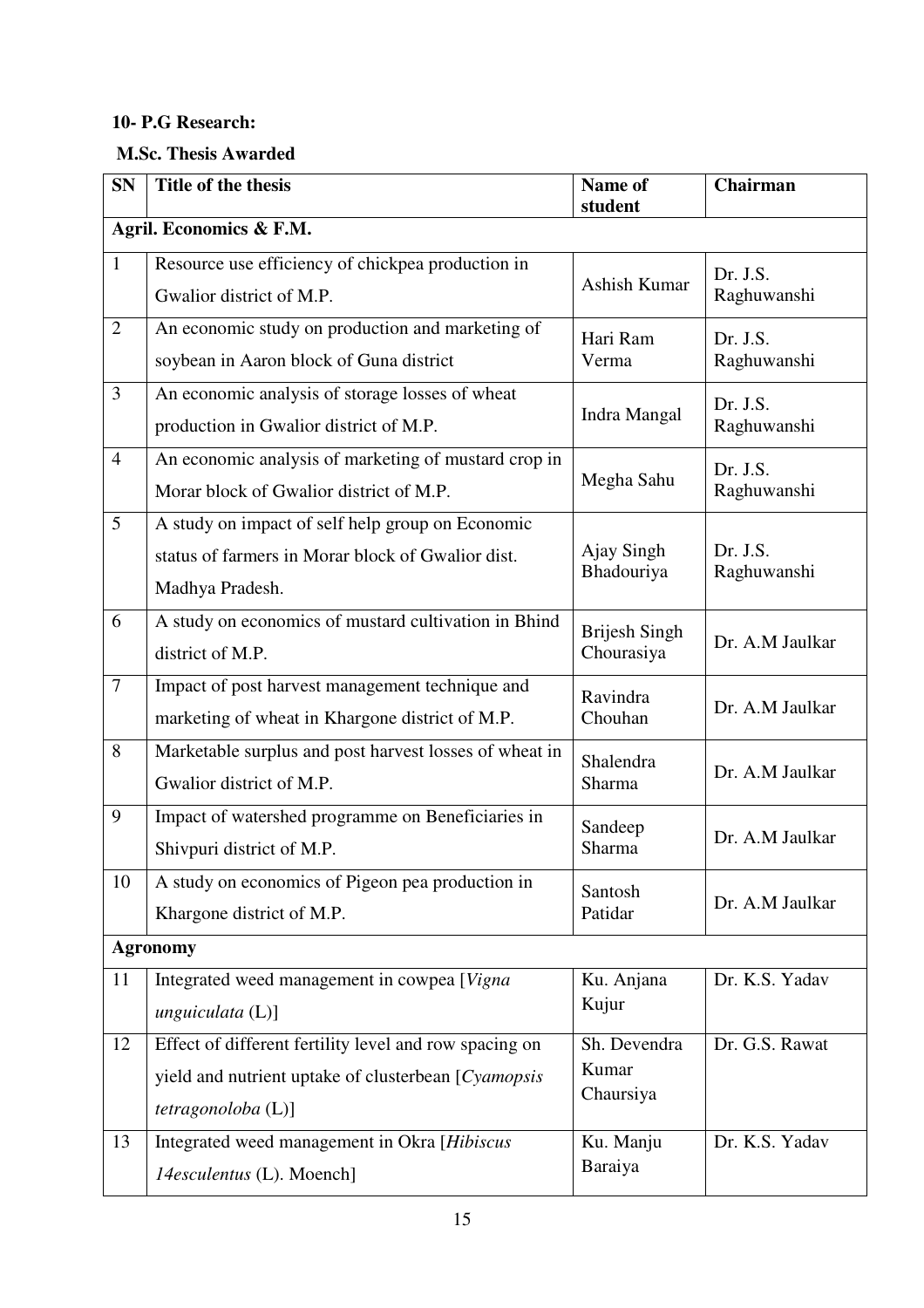| 15 | Weed management in blackgram (Vigna mungo)            | Ku. Nazma         | Dr. Surendra       |
|----|-------------------------------------------------------|-------------------|--------------------|
|    |                                                       | Mansoori          | <b>Singh Tomar</b> |
| 16 | Weed management practices in clusterbean              | Ku. Renu          | Dr. G.S. Rawat     |
|    | [Cyamopsis tetragonoloba (L) Taub.]                   | Kushwah           |                    |
| 17 | Effect of varieties and fertility levels on yield     | Ku. Vinita        | Dr. S.S. Kushwah   |
|    | attributes and seed yield of pigeonpea [Cajanus cajan | Parte             |                    |
|    | (L) Millsp]                                           |                   |                    |
|    | <b>Extension Education</b>                            |                   |                    |
| 18 | A study on Television Viiewing Behaviour of Farmers   | Anjali Shukla     | Dr. M.M.Patel      |
|    | in Deori block of Sagar District M.P                  |                   |                    |
| 19 | A study on Career choices Among Under Graduate        | Mitlesh           | Dr. M.M.Patel      |
|    | and Post Graduate Student RVSKVV Gwalior              | Sharma            |                    |
| 20 | study on ICT exposure Regarding<br>Animal<br>A        | Nemi<br>Chand     | Dr. S.K.Badodiya   |
|    | Husbandry Practices of Dairy Farmers in Morar Block   | Meena             |                    |
|    | Gwalior district of M.P.                              |                   |                    |
| 21 | impact of traning prograamme of KVK on wheat          | Narendra          | Dr. O.P Daipuria   |
|    | production technology among the farmer of ehitarwar   | Singh Yadav       |                    |
|    | block gwalior district of M.P.                        |                   |                    |
| 22 | A study on Knowledge and adoption of organic          | Abhishek          | Dr. O.P Daipuria   |
|    | farming among the farmer of morar block gwalior       | Jaiswal           |                    |
|    | district M.P                                          |                   |                    |
| 23 | A study on Tribal Farmers of kesla block of           | Chhotelal Gour    | Dr. S.K.Badodiya   |
|    | Hoshangabad district Madhya Pradesh refence to        |                   |                    |
|    | management of Eco- Friendly Practices of Vegetable    |                   |                    |
|    | Crops                                                 |                   |                    |
|    | <b>Plant Breeding &amp; Genetics</b>                  |                   |                    |
| 24 | Study of selection Parameters for yield and its       | Swapnil           | Dr. A.K.Singh      |
|    | Contributing traits in Prohybrids of Summer           | Muzumdar          |                    |
|    | Pearlmillet                                           |                   |                    |
| 25 | Character association and genetic divergence studies  | Rakesh            | Dr. A.K. Sharma    |
|    | in sorghum bicolour                                   | Chandra<br>Bairwa |                    |
|    |                                                       |                   |                    |
| 26 | Inhertance of grain yield and its component in Bread  | Ms.Preeti Raj     | Dr. V.S. Kandalkar |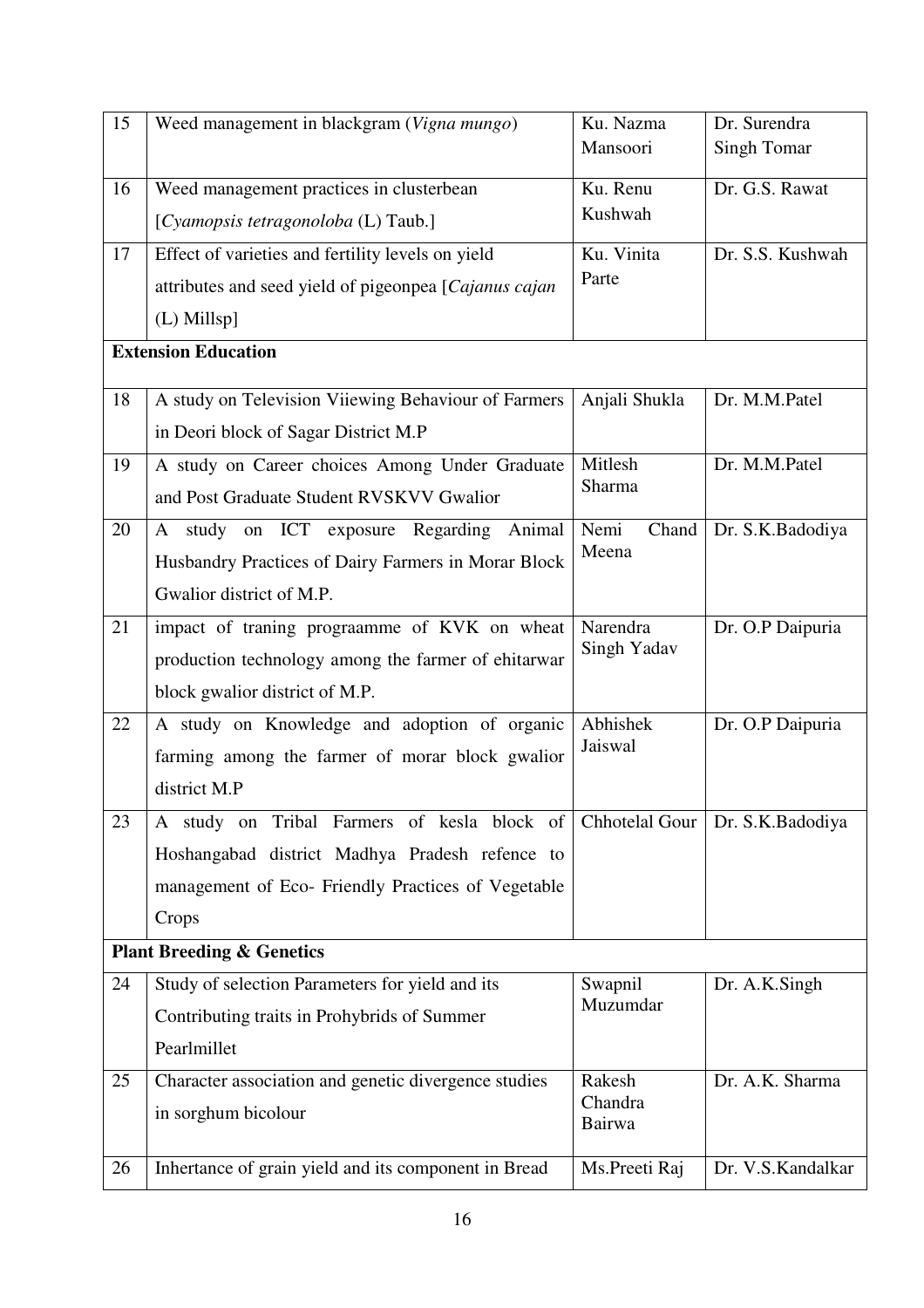|    | Wheat                                                                   |                              |                                              |  |
|----|-------------------------------------------------------------------------|------------------------------|----------------------------------------------|--|
| 27 | Variability and genetic divergence studies in Soybean                   | Mukesh<br>Solanki            | Mr.Sudhanshu Jain                            |  |
| 28 | Study of Direct and indirect selection parameters in<br>Indian Mustard. | Ram Singh<br>Solanki         | Dr.A.K.Singh<br>Mr.D.Awasthi(Co<br>Chairman) |  |
| 29 | Relative efficacy of various single plant selection                     | Dilip Mujalda                | Dr. A.K.Sharma                               |  |
|    | criteria in F2 populations on Yield and its components                  |                              |                                              |  |
|    | in wheat                                                                |                              |                                              |  |
| 30 | D2 statistics in chickpea under rainfed conditions                      | Jeetendra<br>Jaiswal         | Mr.Sudhanshu Jain                            |  |
| 31 | Quantitative analysis for yield and its components in<br>Indian mustard | Divya Prakash<br>Maravi      | Dr.V.K.Tiwari                                |  |
| 32 | Combining ability analysis studies among restorers of<br>pearl millet   | Raghunandan<br>Patidar       | Mr.Y.M.Indapurka<br>r                        |  |
|    | Horticulture                                                            |                              |                                              |  |
| 33 | Effect of IBA and bio-fertilizers augmented growing                     | Megha Rajput                 | Dr. K.N. Nagaich                             |  |
|    | media on air layered plants of guava (Psidium guajava                   |                              |                                              |  |
|    | L.) cv. Gwalior 27.                                                     |                              |                                              |  |
| 34 | Effect of nutrients and planting methods on growth                      | Yogesh Tiwari                | Dr. A.K. Barholia                            |  |
|    | and yield of late kharif onion (Allium cepa L.) cv.                     |                              |                                              |  |
|    | Agrifound Dark Red.                                                     |                              |                                              |  |
| 35 | Effect of N, P and K on growth, yield and quality of                    | Swapna<br>Chouhan            | Dr. R. Lekhi                                 |  |
|    | beetroot (Beta vulgaris L.) cv. Deep Red.                               |                              |                                              |  |
| 36 | Effect of integrated nutrient management practices on                   | Kalu Singh                   | Dr. K.N. Nagaich                             |  |
|    | growth and yield of chilli (Capsicum annum) cv. Pusa                    | Vasuniya                     |                                              |  |
|    | Jwala.                                                                  |                              |                                              |  |
| 37 | Studies on the performance of different tomato                          | Madroop                      | Dr. K.N. Nagaich                             |  |
|    | Mill.)<br>varieties<br>(Lycopersicon esculentus<br>under                | Meena                        |                                              |  |
|    | Gwalior conditions.                                                     |                              |                                              |  |
| 38 | Performance<br>of<br>different<br>chrysanthemum                         | Priyanka<br><b>Bhadauria</b> | Dr. K.N. Nagaich                             |  |
|    | (Chrysantehmum morifolium) varieties under gird                         |                              |                                              |  |
|    | regions.                                                                |                              |                                              |  |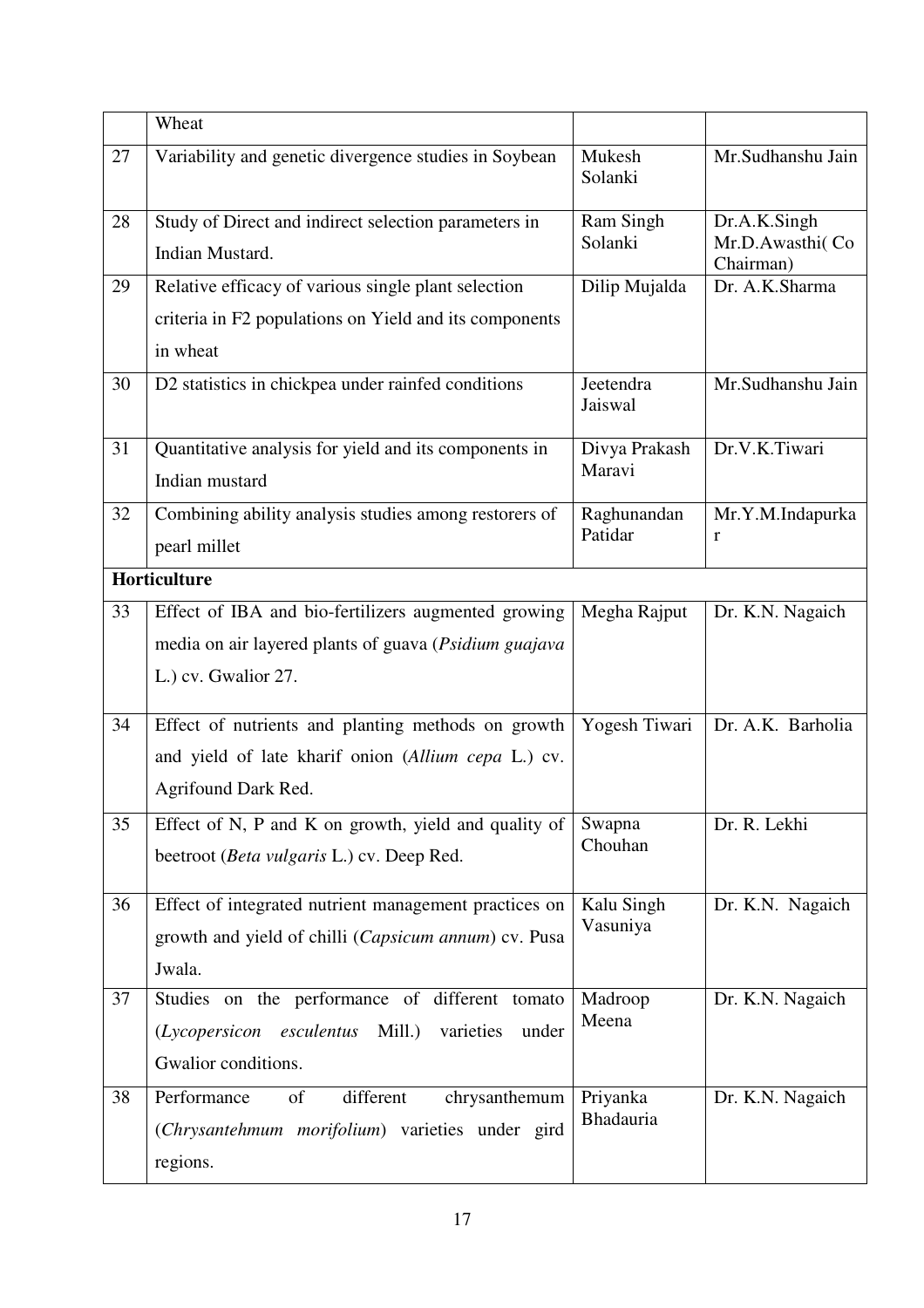| 39 | Response of gibberllic acid and nitrogen on radish       | Laxmikant                  | Dr. K.N. Nagaich  |
|----|----------------------------------------------------------|----------------------------|-------------------|
|    | (Raphanus sativus L.) cv. Hill queen.                    | Pachauri                   |                   |
|    | <b>Soil Science</b>                                      |                            |                   |
| 40 | DTPA extractable micronutrients (Fe, Mn, Cu and Zn)      | Singh<br>Jaideep           | Dr. S.K. Dubey    |
|    | in soil of Morena district of Madhya Pradesh.            | <b>Bhadauria</b>           |                   |
| 41 | Nitrogen use efficiency under INM practices in           | Pawan Patel                | Shri P.S. Tomar   |
|    | mustard crop in Alluvial soil of Gird zone.              |                            |                   |
| 42 | Dynamics of some soil quality parameters<br>as           | Chhaya Pawar               | Dr. S.K. Trivedi  |
|    | influenced by different plant materials and fertilizer   |                            |                   |
|    | nitrogen.                                                |                            |                   |
| 43 | Behaviors of water and nitrate movement in Typic         | Shikha <sup>1</sup><br>Ku. | Dr. S.K. Verma    |
|    | Ustochrepts soils of Northern Madhya Pradesh.            | Chauhan                    |                   |
| 44 | Performance of berseem varieties at different levels of  | Dinesh                     | Dr. S.K. Trivedi  |
|    | nitrogen and Phosphorous                                 | Nargesh                    |                   |
| 45 | Effect of integrated nutrient management on Physico-     | Pawan                      | Dr. R.A.S. Tomar  |
|    | Chemical properties under long term pearl millet-        | Narwaria                   |                   |
|    | mustard cropping sequence in a sandy clay loam soil      |                            |                   |
| 46 | Charavterization and classification of salt affected     | Mukesh                     | Dr. Y.P.Singh     |
|    | soils of Kailaras block of Morena                        | Kumar Damar                |                   |
| 47 | Effect of integrated nutrient management in depletion    | Sunil Rajput               | Shri P.S. Tomar   |
|    | build up of DTPA- extractable micronutrient cations      |                            |                   |
|    | under pearl millet- mustard cropping sequence.           |                            |                   |
|    | <b>Entomology</b>                                        |                            |                   |
| 48 | Incidence of Pod borer complex on different varieties    |                            |                   |
|    | of pigeon pea [ Cajanus cajan (L.) millsp.] at different | Chitra Patel               | Dr. S.N. Upadhyay |
|    | fertility levels.                                        |                            |                   |
| 49 | Bioefficacy of newer insecticides against gram pod       | Brajesh Meena              | Dr. N.S. Bhadoria |
|    | borer. (Helicoverpa armigere Hubner).                    |                            |                   |
| 50 | Bio efficacy of chemical and botanical insecticides      | Prasad<br>Girraj           |                   |
|    | against mustard aphid, Lipaphis, erysimi (Kalt.) and     | Vaishnav                   | Dr. U.C. Singh    |
|    | their natural enemies.                                   |                            |                   |
| 51 | Screening of sorghum [sorghum bicolor (L.) Moench]       | Shahin khan                | Dr. N.S. Bhadoria |
|    | Germplasm against major insect pest.                     |                            |                   |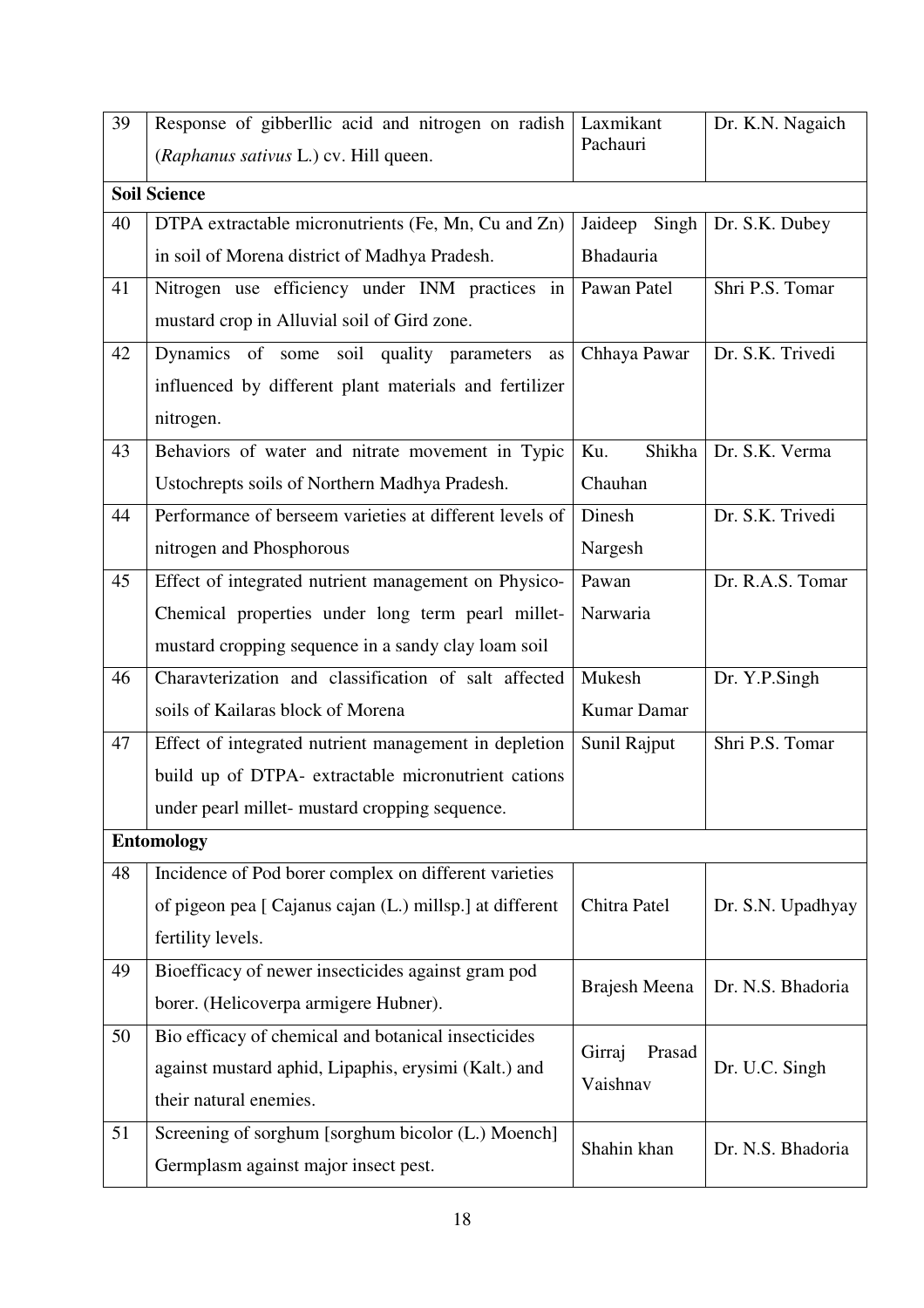| 52 | Studies of pest complex of brinjal with special                                                                                     | Narendra                  |                            |
|----|-------------------------------------------------------------------------------------------------------------------------------------|---------------------------|----------------------------|
|    | refrence to IPM of brinjal.                                                                                                         | Sharma                    | Dr. N.S. Bhadoria          |
| 53 | Efficacy of newer insecticides along with neem oil<br>against mustard aphid, Lipaphis erysimi (Kalt.) and<br>their natural enemies. | Singh<br>Kailash<br>Jatav | Dr. N.S. Bhadoria          |
| 54 | Studies on evolution of Northern region dual purpose<br>sorghum genotypes for shoot fly / stem borer.                               | Purushottam<br>Mandloi    | Dr. S.N. Upadhyay          |
| 55 | Studies on insect pest complex of soybean in Grid                                                                                   | Sharad                    |                            |
|    | Region.                                                                                                                             | Raghuwanshi               | Dr. N.S. Bhadoria          |
| 56 | Studies on reaction of sorghum [Sorghum bicoor(L.)                                                                                  |                           | Dr.V.K.                    |
|    | Moench] varieties against major insect pests.                                                                                       | Lokendra Jatav            | Shrivastava                |
|    | <b>Plant Pathology</b>                                                                                                              |                           |                            |
| 57 | "Studies on some aspects of Pearl millet caused by<br>pyricularia setariae Niskado.27.01.12                                         | Ravi yadav                | Dr. R.K.Pandya             |
|    | Evaluation of Ipomea carnea leaf extract against some<br>fungal pathogens. 2.4.12                                                   | Ahsaram pal               | Mrs. Rajni Singh<br>Sasode |
|    | Evaluation of Tagetes erecta against some fungal<br>pathogens                                                                       | <b>Asutoh Gupta</b>       | Dr. Reeti Singh            |
|    | Evaluation of Aloe vera<br>against<br>fungal<br>some<br>pathogens. 20.8.12                                                          | Ajay Sharma               | Mrs. Rajni Singh<br>Sasode |
|    | Evaluation of Garlic(Allium Sativum) extract against<br>some fungal pathogens.                                                      | Purshotam<br>Yadav        | Mrs. Rajni Singh<br>Sasode |
|    | Studies on antifungal activities of Withania somnifera                                                                              | Pushpa Parma              | Dr.Reeti Singh             |

## **PhD. Thesis Awarded:**

| <b>SN</b> | Title of the thesis                                   | Name of<br>student | <b>Chairman</b> |  |
|-----------|-------------------------------------------------------|--------------------|-----------------|--|
|           | <b>Soil Science</b>                                   |                    |                 |  |
|           | Influence of Nutrient Management on Carbon            | Ms.                |                 |  |
|           | Sequestration and Nutrient Status of Typic Ustocrepts | Khambalkar         |                 |  |
|           | under Long Term Pearl millet – Mustard Cropping       | Priyadarshini      | Dr. S. K. Verma |  |
|           | Sequence.                                             | Arun               |                 |  |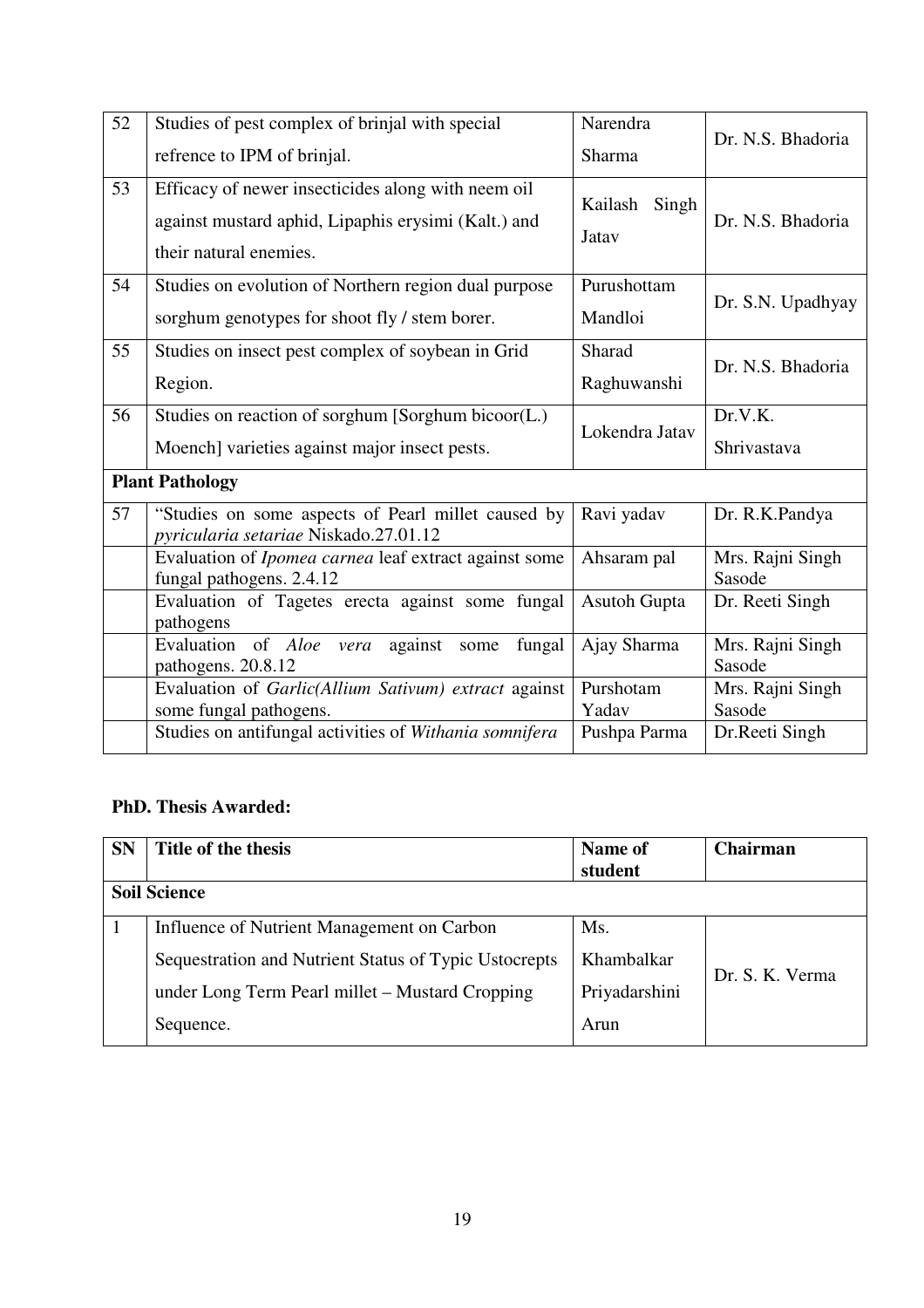#### **11- Event organized: -**

- i. Soil Health card distribution to the farmers of Banwar village Bhitarwar, Gwalior
- **ii.** Launching & inauguration ceremony of the newly sanctioned project under NICRA "Identification of efficient integrated modules for sustainable management of ravines (Chambal) and carbon sequestration for climate resilience in Madhya Pradesh

## **12- Publications:**

### **a- Research papers:**

- Asha Arora, Dubey, S.K. and Rajput, R.L. (2012). Persistence of herbicides applied to soybean and its effect on soil microbial population paper presented in National Biennial Confrence of Indian Society of Weed Science on weed threat to agriculture, biodiversity and environment April 19-20, 2012 at Kerala Agricultural University Thrissur (Kerala), 57.
- Arora Asha (2012). Leaching behaviour of pendimethalin in sandy clay loam soil of Northern Madhya Pradesh. Sent for publication Indian Journal Weed Science article no. IJWS/12/257.
- A.M. Jaulkar, Yadav, K.S. and Rajput, R.L. (2012). Yield gap analysis of wheat and pea through front line demonstration. Paper presented in National Biennial Conference of Indian Society of Weed Science on weed threat to agriculture, biodiversity and environment April 19-20, 2012 at Kerala Agricultural University Thrissur (Kerala), pp. 142.
- Dubey, S.K., Arora Asha and Gurjar (2011). Effect of Quizalofop and Chlorimuron ethyl with Bradyrhizobium iaponicum on Terminal Fertility of soil under soybean in inceptisols. Sent for publication Indian Soybean Jouarnal Research. Paper 20/2011.
- Nisha Bhadauria, Asha Arora and K.S.Yadav (2012). Effect of weed management practices on seed yield and nutrient (NPK) uptake in sesame. Sent for publication Indian Journal of Weed Science article no. IJWS/12/258.
- Rawat, G.S., Rajput R.L., and Rawat, Upama (2012). Effect of different critical stages of irrigation on productivity and yield attributes of cluster bean [*Cyamopsis tetragonologa* (L) Taub.] Bhartiya Krishi Anusandhan Patrika 27 (1): 69-72.
- Rawat, G.S. and Rajput R.L., (2012). Nutrient management for pearl millet (*Pennisetum glaucum*). Indian Mustard (*Brassica juncea*) cropping system (accepted in Advances in Plant Science)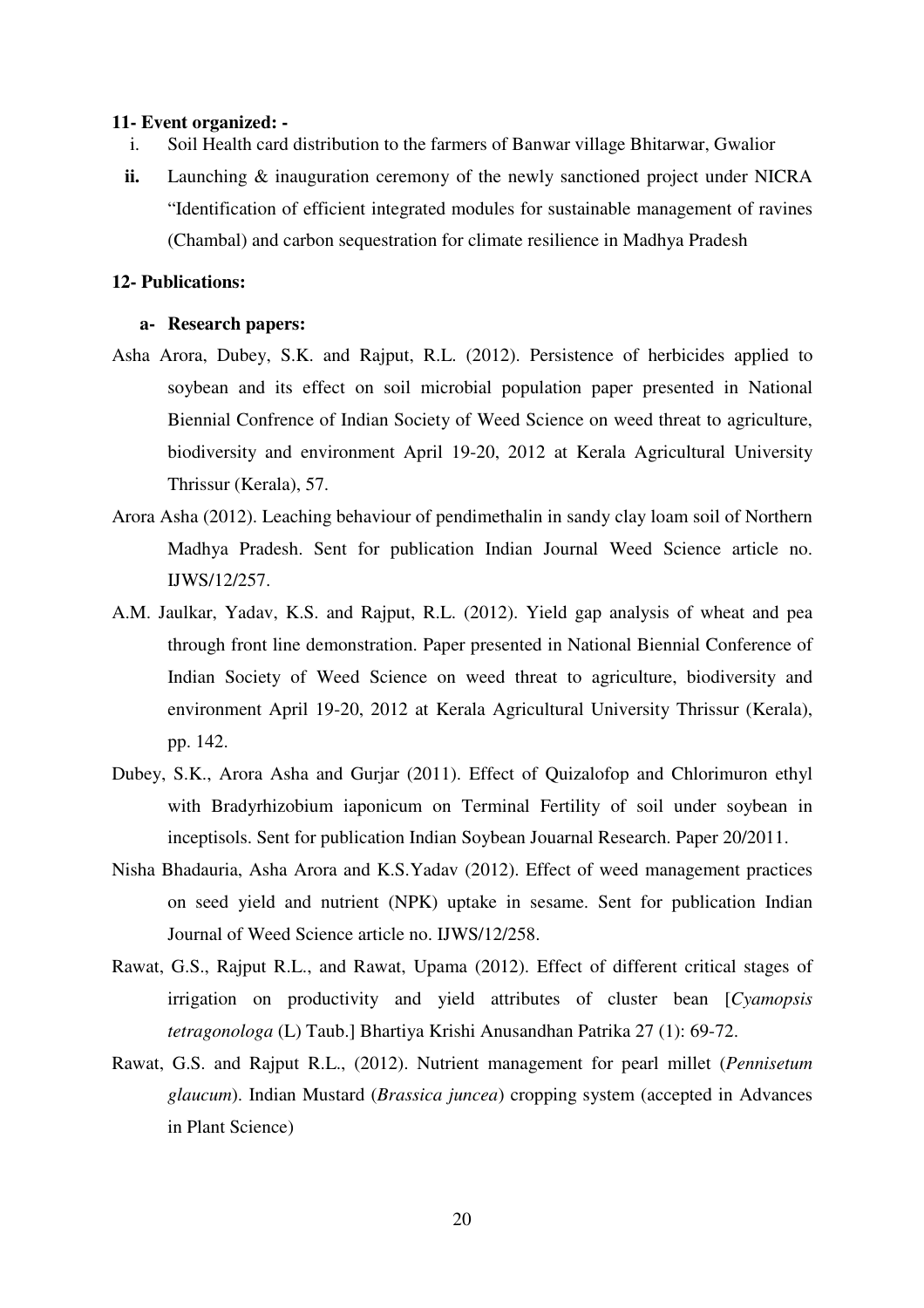- Rawat, G.S. and Rajput, R.L. (2012). Integrated nutrient management for pearl millet (*Pennisetum glaucum*) Chickpea (*Cicer arietinum*) cropping system. (accepted in Advance in Plant Science).
- R.L. Rajput, Yadav, K.S. and Jaulkar, A.M. (2012). Bioefficacy of herbicides for control of weeds in irrigated wheat. Paper presented in National Biennial Conference of Indian Society of Weed Science on weed threat to agriculture, biodiversity and environment April 19-20, 2012 at Kerala Agricultural University Thrissur (Kerala), pp. 90.
- Yadav, K.S., Tomar, S.S., Rajput, R.L. and Jaulkar, A.M. (2012). Integrated weed management in sesame. Paper presented in National Biennial Confrence of Indian Society of Weed Science on weed threat to agriculture, biodiversity and environment April 19-20, 2012 at Kerala Agricultural University Thrissur (Kerala), pp. 143.
- Yadav, K.S., Rajput, R.L. and Jaulkar, A.M. (2012). Integrated weed management studies in onion. Paper presented in National Biennial Confrence of Indian Society of Weed Science on weed threat to agriculture, biodiversity and environment April 19-20, 2012 at Kerala Agricultural University Thrissur (Kerala), pp. 144.
- Badodiya S.K., Sadhana Tomer, M.M.Patel and O.P.Daipuria ( 2012 ) Impact of Swarna Jayanti Gram Swarozgar Yojana on poverty alleviation. *Indian Research Journal of Ext. Edu*. 12(3):37-41
- Badodiya S.K Gaur C.L P.Sharma & Hari Ram (2012) Contact farming: An approach for agriculture development. *Indian Research Journal of Ext. Edu* Special Issue 145-147
- Badodiya S.K., Kamlesh Sharma, & S.K.Garg (2012) Assessment of information on need of the farmers about mustard production Technology. *Asian J Exten Edun* 29 : 102-105
- Badodiya S.K., R.S.Kushwah, S.K.Garg, S.K.Shakya (2012) Impact of Mahatma Gandhi National Rural Employment Guarhtee ACT (MMREGA) on poverty alleviation *Raj. J. Extension Education.* 19: 206-209
- Singh,A.K. andMuzumdar;S.S.(2012) heat Tolerance of Pearlmillet Hybrids-A Study. Bhartiya Anisandhan Patrika (Accepted).
- ParmarR.K., TikleA.N.andKandalkarV.S. (2012). Combining ability studies in pigeonpea [*Cajanuscajan*(L) Millsp] hybrids. *Journal of Food Legumes* 25(3): 231-233,
- Trivedi, S.K. and Pachori Raman (2011) Effect of levels and sources of sulphur on yield, quality and uptake by mustard (*Brassica juncea*). *Prrogressive Agriculture* 12 (1) : 69-73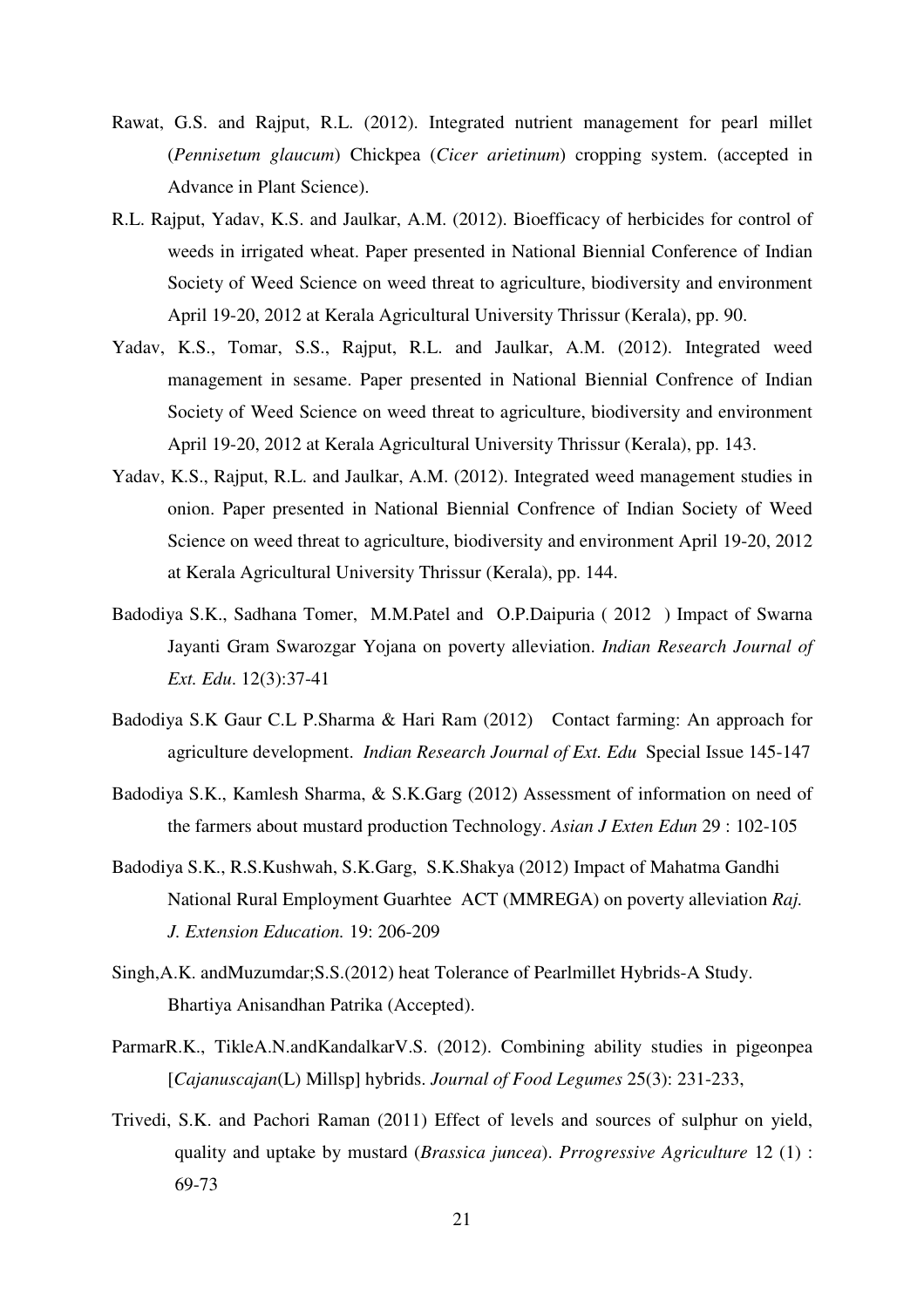- Priyadarshani A. Khambalkar, P.S. Tomar and S.K. Verma (2012). Long-term effects of integrated nutrient Management on productivity and soil fertility in peralmillet (*Pennisetum glaucum*) – mustard (*Brassica juncea*) cropping sequence. *Indian Journal of Agronomy* 57(3) : 222-228.
- Pachori, Raman Kumar and Trivedi, S.K. (2011) Status of available micronutrient cations in soils of Shivpuri district, Madhya Pradesh. *Ann. Pl. Soil Res.* 13 (2) : 166-168.
- Akhilesh Singh, G.S. Rajput, A.K. Bajpai and R.B. Singh (2012) Performance evaluation of a minor irrigation project. *IWRA (India) Journal.* Vol. 1 No. 1 Jan. 12.
- Shashi S. Yadav, B.N. Swami, R.L. Shyampura and J.D. Gii (2011) Distribution of DTPA extractable micronutrients in arid soils of western Rajasthan progressive Agriculture 2011, P 270-271.
- Braj Kishor Rajput, Radha Krishna Sharma, S.K. Trivedi and D.S. Bhadauria Status of DTPA extractable micronutrient cations under mustard growing area of northern Madhya Pradesh.  $76<sup>th</sup>$  Annual convention: November 16-19, 2011, National seminar on developments in soil science 2011. (Abstracts of the  $76<sup>th</sup>$  Annual convention)
- Radha Krishna Sharma, S.K. Trivedi, Braj Kishor Rajput and Ankit Sharma Sulphur Status and Their relationship with soil properties of Gird region of northern Madhya Pradesh. 76<sup>th</sup> Annual convention : November 16-19, 2011, National seminar on developments in soil science 2011. (Abstracts of the  $76<sup>th</sup>$  Annual convention)
- Tomar, K.S. and S.S. Tomar (2012) Effect of different dosage of growth regulators on rooting and survival percentage of pomegranate (*Punica granatum* L.) air layers. *Green Farming Int. J.,* **3**(6):701-703.
- Tomar, K.S. and S.S. Tomar (2012) Effect of different doses of Nitrogen and Phosphorus on yield and quality attributes of guava. (*Psidium guajava* L.) var. Gwalior-27. *The Asian Journal of Horticulture,* **7** (2): 297-299.

#### b- Teaching Manual

"Dimension of agricultural extension" Author S.K.Badodiya, O.P.Daipuria , M.M.Patel